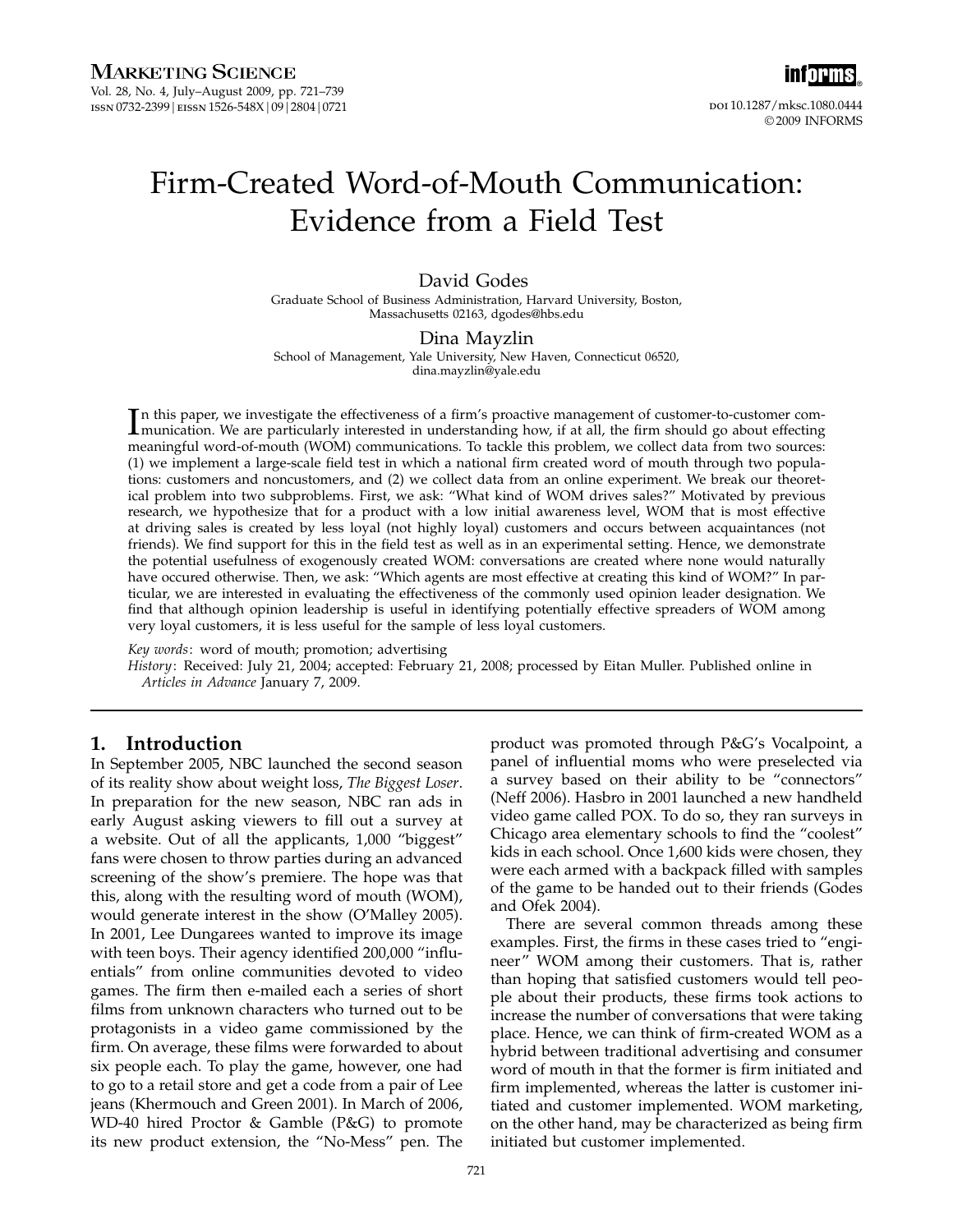Second, they each attempted to identify who the "key influencers" would be in their respective situations. NBC used self-reporting, Lee Dungarees used observational methods, Hasbro used a combination of sociometry and self-reporting, and WD-40 found a fit between its product and the Vocalpoint panel. For each firm, the implementation of their WOM campaign played a primary role in their marketing effort during the respective time period. One notable difference is in the approaches undertaken by the marketers of the two mature products, NBC and Lee Dungarees. Whereas NBC recruited the most loyal users for its campaign, Lee Dungarees instead focused its efforts on influentials, regardless of their existing relationship to the product.

The past several years have witnessed a marked increase in attention paid to "buzz" in the popular and managerial press. In February 2007, a search for "word-of-mouth marketing" in the title yielded 16 different books at Amazon.com. Managers' motivation for looking toward interpersonal communication as a potential new tool grows out of a sense that traditional media advertising is declining in effectiveness, particularly with respect to younger demographic groups (Keller and Berry 2003). However, for all of the importance that managers are apparently placing on the creation of these WOM strategies, there has been little academic research looking at WOM from the firm's perspective. In this paper, we address this issue by first investigating whether a firm can orchestrate a WOM campaign that drives sales. This is a materially different question from that of whether naturally occurring WOM may drive sales. Next, we examine what type of WOM the firm should create to impact sales. In particular, should a firm adopt NBC's strategy of focusing on its loyal customers to spread WOM or should it instead try to adopt Lee Dungarees' strategy of spreading the message through people who may not have an existing strong relationship to the product? The former strategy is often advocated in the business and popular  $press.<sup>1</sup>$  Finally, we turn to the firm's targeting problem in its design of a WOM marketing campaign. What are the characteristics of the disseminators who are associated with higher amounts of impactful WOM? Do these characteristics differ between loyal and less loyal consumers? To what extent are the existing scales—those designed to predict naturally occurring WOM—effective at measuring the propensity to spread firm-created WOM?

To answer these questions, we collect two types of data. First, with the cooperation of two separate firms, we collect field data as part of a WOM marketing campaign. In this campaign, two types of people were engaged in the process of information dissemination: (a) a set who had demonstrated behavioral loyalty through their usage of the firm's product, and (b) a panel who had no loyalty to the firm. In addition, we run an online experiment. The experiment allows us to control for variables that are difficult to control in the field and to explore the mechanism behind the effects.

We provide three sets of results. Using field data, we empirically demonstrate for the first time, to our knowledge, that the firm can create WOM that drives sales. This is an important result and is distinct from previous work that has demonstrated that naturally occurring WOM can drive important outcomes (Chevalier and Mayzlin 2006, Manchanda et al. 2008, Godes and Mayzlin 2004, Van den Bulte and Lilien 2003, Foster and Rosenzweig 1995). This is the first study to our knowledge to demonstrate that discussions created by the firm's actions rather than simply product experiences can have such an effect. From a managerial perspective, this result gives credence to the evolving notion that not only is WOM important but it is actually something that is under the firm's control (Biyalogorsky et al. 2001, Mayzlin 2006, Godes et al. 2005, Keller and Lehmann 2006).

Second, we demonstrate that it is not necessarily the highly loyal customers who generate the important incremental WOM, as one might expect. On the contrary, we argue—and present evidence—for the idea that it may be more impactful for the firm to target less loyal customers to participate in a WOM campaign. The result is somewhat surprising ex ante but it actually follows directly from commonly accepted ideas about social networks. Specifically, for a product with an initially low awareness level (such as the one studied here), a WOM campaign is primarily beneficial to the extent that it results in the spread of information (as opposed to influence or persuasion). Very loyal customers are likely to live in social networks in which either (a) others are also loyal to the firm or (b) others are aware of but not interested in the firm's products. Both of these imply that WOM from a less loyal customer is likely to have a bigger impact.

Finally, having demonstrated that the firm should look for less loyal customers to spread WOM, we engage in an exploration of how the firm might find those less loyal customers most likely to engage in WOM. In this regard, we demonstrate that while "opinion leadership" is associated with a higher propensity to spread WOM among loyal consumers, the same is not true for less loyal customers.

<sup>&</sup>lt;sup>1</sup> "When customers are truly thrilled about their experience with your product or service, they become outspoken 'evangelists' for your company. Savvy marketing professionals are discovering that this group of satisfied believers can be converted into a potent marketing tool to grow their customer universe" (McConnell and Huba 2003, inside flap).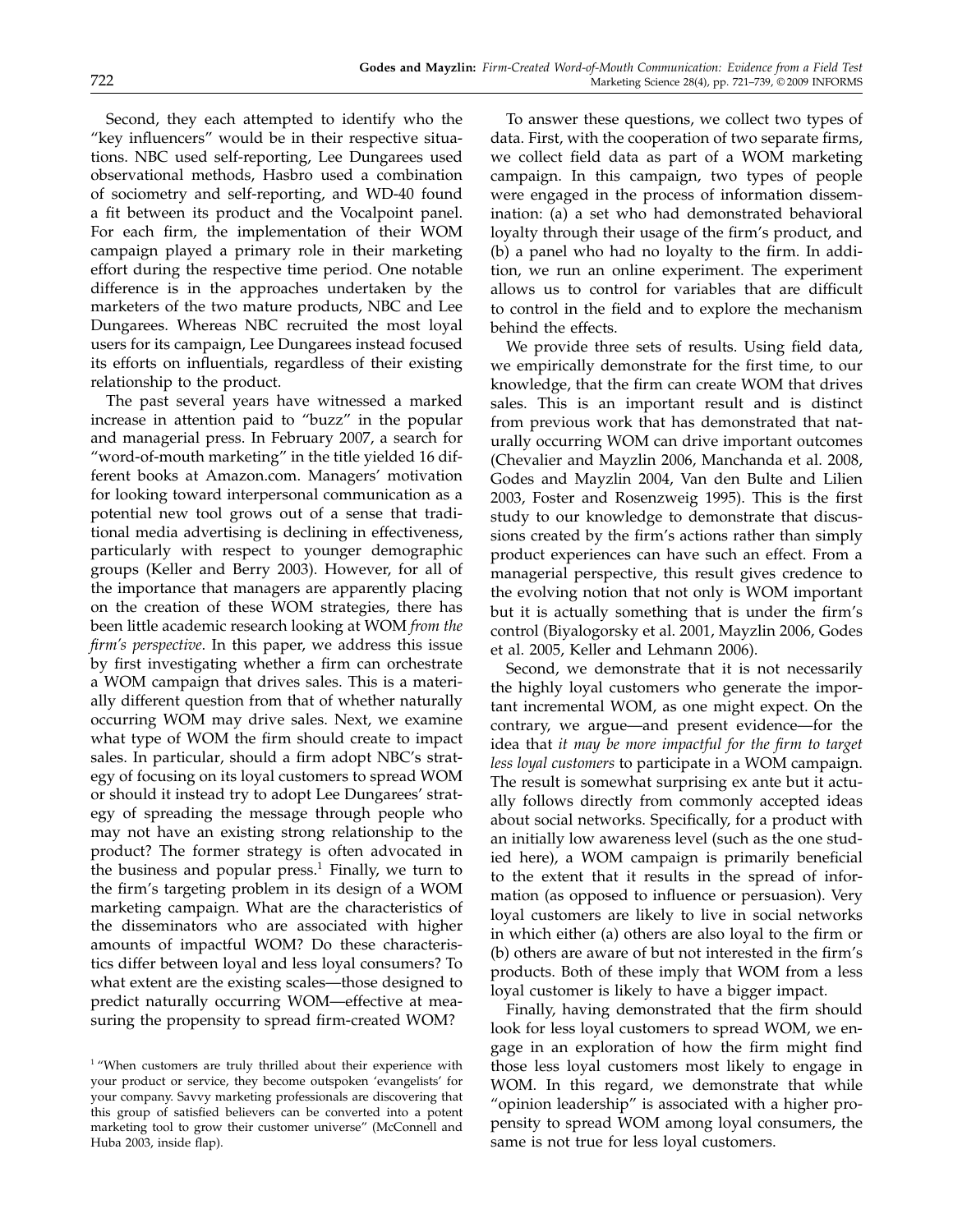The rest of the paper proceeds as follows. The following section presents the theoretical background to our hypotheses. In §3, we outline the setup of the field test. In §4, we present results from the field data as well as a follow-up online experiment on the impact of firm-created WOM on sales. In §5, we study who creates impactful WOM. The paper concludes with a discussion of the results and suggestions for future research in this area.

# 2. Theoretical Development

Beginning with Katz and Lazarsfeld (1955) nearly half a century ago, the impact of WOM on consumers' actions, preferences, and choices has been of great academic interest. Researchers such as Coleman et al. (1966), Arndt (1967), and Engel et al. (1969) have corroborated the primacy of WOM as a key driver of firm sales. These findings have also informed models of product diffusion on aggregate data (see Van den Bulte and Joshi 2007 for a recent example). Other researchers have inferred the impact of WOM from the geographical evolution of sales data: Foster and Rosenzweig (1995), Garber et al. (2004), Bell and Song (2004), and Manchanda et al. (2008). Godes and Mayzlin (2004) demonstrate a positive relationship between online WOM—in particular, its "dispersion" across communities—and ratings for television shows. Van den Bulte and Lilien (2001) question the conclusion reached by Coleman et al. (1966), and the same authors later determined that a more sophisticated decomposition of the physicians' adoption decision did, in fact, yield evidence for the role of interpersonal influence (Van den Bulte and Lilien  $2003$ ).<sup>2</sup>

We distinguish between "endogenous WOM" and "exogenous WOM." The literature has focused primarily on the former, which is characterized by conversations that occur naturally among consumers as a function of their experiences with the product. In contrast, the latter refers to WOM created as the result of the firm's actions. The literature has shown the important relationship between endogenous WOM and sales, but this does not necessarily imply that either creating a substantial amount of exogenous WOM is possible for the firm or that such exogenously created WOM would have the same beneficial impact on the product's sales as previous research has demonstrated with respect to endogenous WOM. That is, can firms get people to talk about their products in such a way that it impacts sales? Moreover, if so, how?

The answers are not necessarily obvious. On one hand, there is a question about whether the firm should bother building exogenous WOM. Is a WOM marketing program an effective way to attract customers? This issue is addressed by Biyalogorsky et al. (2001), who investigate the optimality of customer referral programs, comparing them to another method of attracting customers: cutting prices. Biyalogorsky et al. (2001) show that the firm should offer rewards for customer referrals only if people are somewhat demanding but not too demanding. Assuming that an effective WOM marketing program is desired, one needs to ask whether it is feasible given the inferences a recipient of WOM information may draw. The persuasion knowledge model (Friestad and Wright 1994) suggests that when confronted with a persuasion attempt, one may process the message in such a way that a "change in meaning" may occur. This model has been applied to the WOM domain by Verlegh et al. (2004) who show that when consumers perceive ulterior motives, the effectiveness of the sender's WOM communication may be decreased. This work focused on individual- and message-level inferences, but it is also possible that inferences can be drawn with respect to firm strategies. This issue is addressed by Mayzlin (2006) who shows that the firm's creation of anonymous online WOM may be a profitable equilibrium strategy even when consumers are aware of the possibility that the firm is creating it. On the other hand, when the costs of creating anonymous WOM are very low, consumers discount received messages, which in turn implies that the program does not work.

We add to this literature on the feasibility, attractiveness, and optimal design of WOM marketing programs by decomposing the problem into two separate subproblems. We begin by developing a theoretical foundation for why some kinds of exogenous WOM are more or less likely to lead to higher sales for a firm. We then consider the question of identifying those disseminators who are most likely to create impactful WOM.

## 2.1. What Kind of Exogenous WOM Matters?

As with other media, a WOM campaign might impact outcomes by affecting (a) awareness or (b) preference. That is, exposure to a WOM episode might make consumers aware of a product they had not been aware of before, or it might persuade them by changing the expected utility they had assigned to that product. In fact, there may be an inherent tension between achieving these two objectives: those disseminators who may be most persuasive may not be the ones who will help the firm achieve maximal awareness.

The literature on influence has strong predictions on how decision makers are affected by their peers.

<sup>2</sup> Whereas most studies have been interpreted as suggestimg that positive WOM may lead to an increase in sales, it is also possible that market potential remains the same but that WOM instead accelerates the product's adoption up to the potential. We thank an anonymous reviewer for pointing this out.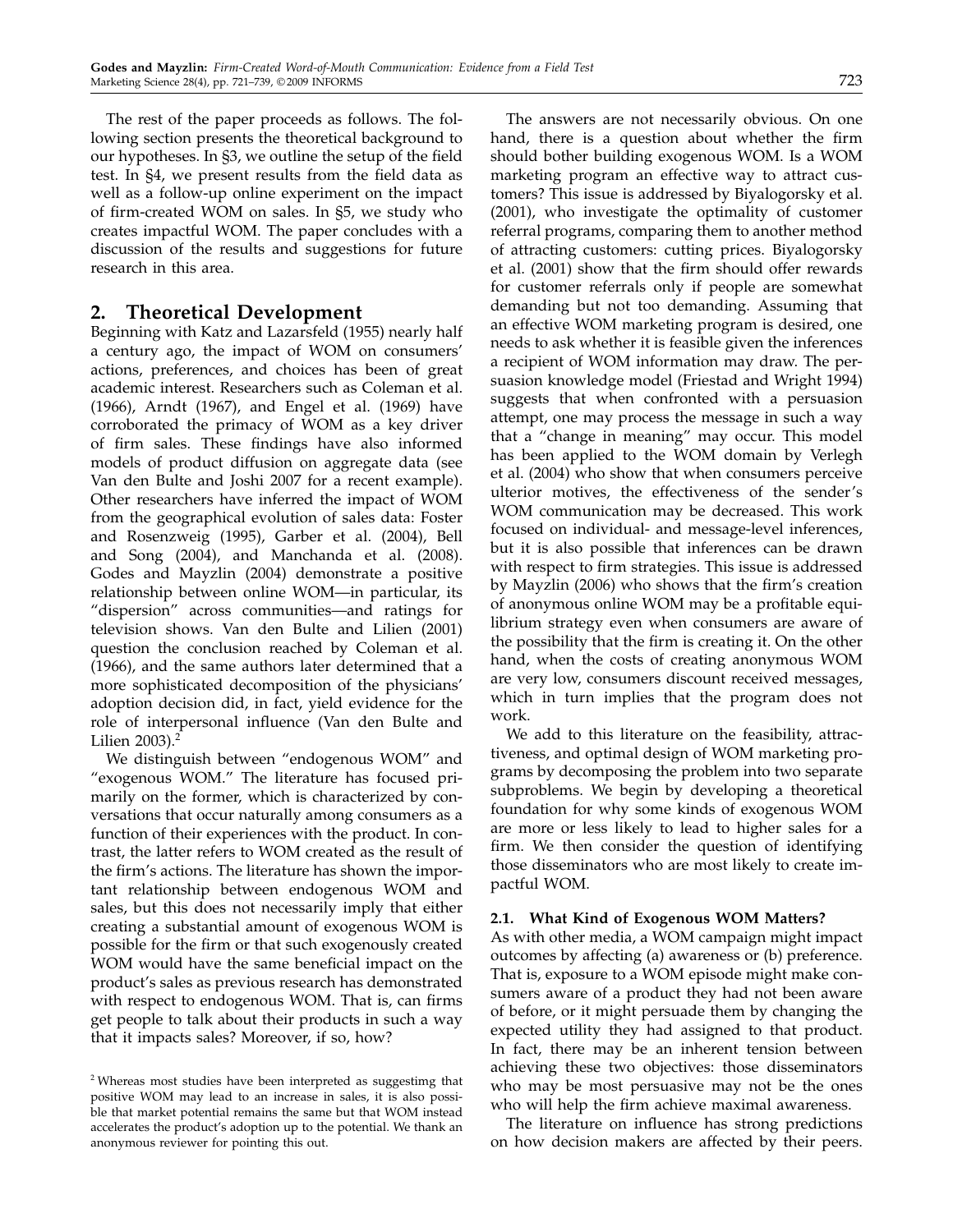For example, Reingen et al. (1984) show that consumers' brand choices within a social group are often congruent. There is also an extensive literature documenting that the similarity between sender and recipient may increase the persuasiveness of the communication (Cialdini and Sagarin 2005, Kruglanski and Mayseless 1990, Mazen and Leventhal 1972). Similarity may be especially important when new attitudes and beliefs are formed—such as for a new product (Kardes 2002)—and for certain types of products such as public luxuries (Bearden and Etzel 1982). Thus, we would expect a communication with a friend or a relative to be more *persuasive* than a conversation with an acquaintance or a stranger. The disseminator's expertise with the product has also been found to increase the influence of her advice

(Petty et al. 2005). This would seem to indicate that a loyal disseminator—one who is more familiar with the product—is more likely to be persuasive than a less loyal disseminator.

However, the characteristics of WOM that are typically associated with higher persuasiveness may, on the other hand, be associated ultimately with less breadth of awareness of the message. Granovetter (1973) showed that it is essential to distinguish between "strong ties" and "weak ties" in understanding the flow of interpersonal information. An important argument in this work is that weak ties form the bridges between otherwise isolated strong tie networks. Because those in the same social networks are likely to have similar information, it is often information communicated via a weak tie that results in a greater increase in the number of new people who are informed. Goldenberg et al. (2001) use cellular automata to investigate the relative macrolevel impact of strong and weak ties and find that the latter may have a bigger impact even though the former are activated more frequently. A fundamental implication of this research is that information transmitted between acquaintances or strangers should ultimately reach more people—i.e., lead to higher awareness—than if it had been transmitted between friends or relatives.

Although the effectiveness of WOM may depend on the strength of the tie across which a message is communicated, this is not easily managed by the firm within the context of a WOM marketing campaign. However, the same critical dimension—the extent to which WOM reaches previously uninformed customers—may also be related to more easily identifiable customer characteristics as well. We investigate here the role of customer loyalty. This is an attractive criterion because it is relatively easy for the firm to select customers for inclusion in a WOM campaign based on loyalty. However, the definition of loyalty is not without disagreement. One might characterize the choice as being between a "behavioral" measure

or an "attitudinal" measure. The former is typically characterized by repeat purchase behavior and the latter "includes a degree of dispositional commitment" to the brand (Chaudhuri and Holbrook 2001). Although one is not necessarily better than the other, it is clear that the measures are quite distinct (Jacoby and Kyner 1973). For the purpose of designing a WOM marketing campaign, we argue that behavioral measures may be more practical because most firms have access to some measure of behavioral loyalty. Capturing attitudinal loyalty for all but a sample of customers is likely to be a difficult undertaking. Thus, the approach we take in our core empirical analysis is to adopt observed behavior as a measure of loyalty. In our experimental analysis, we add an attitudinal component to our measure to check the robustness of our results.

Following past research, we expect loyal customers to be more satisfied with the product than average (Anderson and Sullivan 1993) and, hence, to have created more WOM than average (Bowman and Narayandas 2001, Anderson 1998, Bolton and Drew 1992, Reichheld and Sasser 1990, Swan and Oliver 1989, Holmes and Lett 1977). As a result, we expect that those with ties, weak or strong, with loyal customers are more likely to already have been informed about the firm and its products before the beginning of the WOM campaign. Hence, the incremental WOM created by a less loyal customer would result in greater awareness compared to that created by a loyal customer because of the lower levels of endogenous WOM that were created by the less loyal customers.

In summary, we expect the persuasiveness of a message to be highest when sent by a loyal customer to friends and relatives. On the other hand, we expect the ex post breadth of awareness to be higher when the message is sent by a less loyal customer to acquaintances and perhaps strangers. Whether the firm should maximize awareness or persuasiveness is a function of the status quo prior to the campaign. If the product is well known, then the firm should probably concern itself with persuading consumers of the product's value. On the other hand, if the price of trial is relatively low and if there is not a lot of existing awareness, then the firm might concentrate primarily on the spread of information. Here, we assume that the latter better matches our field study context. As we demonstrate in §3, awareness is relatively low for the product under study. Hence, we expect that a WOM campaign would have a bigger marginal impact by creating conversations where none ordinarily would take place rather than amplifying conversations that are already naturally occurring. More formally, we posit the following two hypotheses:

Within the context of an exogenous WOM campaign for a product with low initial awareness levels,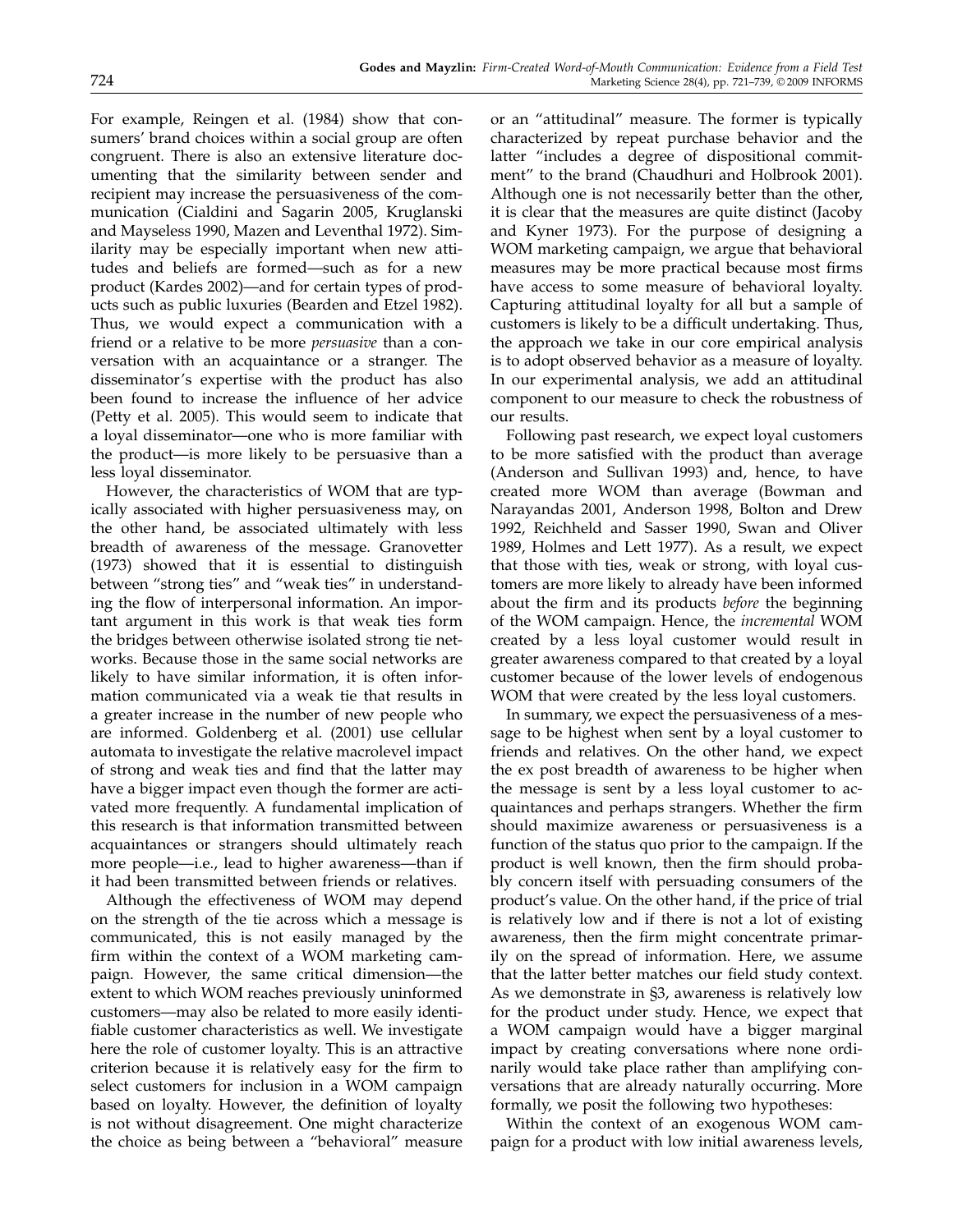HYPOTHESIS 1 (H1). The sales impact of incremental WOM from a less loyal customer is higher than that from a loyal customer.

HYPOTHESIS 2 (H2). The sales impact of incremental WOM to an acquaintance is higher than that to either a friend or a relative.

Note that by placing the hypotheses within the context of an exogenous WOM campaign, we are assuming that most (if not all) of the word of mouth is positive. If the comments were negative (as may be the case in naturally occurring conversations), H1 and H2 may no longer hold. First, negative news from a loyal customer would presumably be new information to his or her social circle, which may mitigate some of the awareness differences between the social circles of the loyal and the less loyal customers. Second, a negative recommendation coming from a previously loyal customer may be especially persuasive.<sup>3</sup>

We emphasize that the main contribution of the current paper lies in H1. Our test of H2 represents an important field test of the application of the influential results reported by Granovetter (1973). It is useful to relate H1 to the customer relationship management literature. A traditional calculation of customer lifetime value considers direct purchases only (see Gupta et al. 2006b) and would imply that the loyal customers are the firm's most valuable asset. However, as has been noted in the recent literature (Hogan et al. 2003, Rust and Chung 2006), the value of a lost customer does not just include the revenue generated directly by the customer but also the lost value of the social interactions associated with the customer. Gupta et al. (2006a) find sizable network effects in an online auction site. Here, we suggest that the network effects associated with WOM may be especially large for less loyal customers, which would have important implications on optimal allocation of resources to customer retention. Specifically, it may suggest that less loyal customers are more valuable than current models give them credit for.

## 2.2. Who Creates WOM That Matters?

The examples offered in §1 suggest that the implementation of a WOM campaign requires that the firm identify effective disseminators of information. Here, we focus on "opinion leadership," a designation that is commonly discussed in the context of word of mouth in marketing (see Katz and Lazarsfeld 1955, King and Summers 1970, Jacoby and Hoyer 1981, Bloch and Richins 1983, Rogers 1993). King and Summers (1970) offer a scale for this purpose. Although this has proven to be a reliable scale in general, little research has investigated potential moderators of the

opinion leader-WOM relationship. We investigate here the moderating role of loyalty. Although we would expect a loyal opinion leader to create WOM, it is less clear what the WOM behavior of a less loyal opinion leader would be. If we conceptualize an opinion leader as Bayesian with a distribution over the firm's value, she may not be "loyal" because (a) her prior is low or (b) the distribution is too diffuse. Clearly, in the former case, being an opinion leader would not increase the likelihood of positive WOM. In fact, it may increase the likelihood of negative WOM.

With respect to (b), the customer may be uncertain about the product because of lack of experience with it. As noted by Rogers (1993, p. 296),

If an opinion leader becomes too innovative or adopts a new idea too quickly, followers may begin to doubt the opinion leader's judgement. One role of the opinion leader in a social system is to help reduce the uncertainty about an innovation for his or her followers. To fulfill this role, the opinion leader should demonstrate prudent judgement in decisions about adopting new ideas.

Opinion leaders risk losing their status when they become "too innovative," recommending products that those in their social circle are not ready to adopt. We hypothesize that the same mechanism exists with respect to product familiarity. As a result, opinion leadership should be a less useful predictor of WOM in a low loyalty context as compared with the high loyalty context. Specifically, we expect an interaction between opinion leadership and loyalty in a model of WOM volume:

HYPOTHESIS 3 (H3). Whereas opinion leadership is associated with the creation of more WOM for loyal customers, this is less true for less loyal customers.

# 3. Data Collection

To test the hypotheses above, we collected two types of data: (1) we designed and implemented a field test, and (2) as a follow-up to the field test, we conducted an online experiment.

## 3.1. Field Test Setup

The field test included two organizations: an agency (BzzAgent) and a restaurant chain (Rock Bottom Brewery). At the time of the study, Rock Bottom Brewery did business in 15 markets across the United States. The firm's gross sales in the 12 months leading up to the program were over  $$100$  million.<sup>4</sup> The firm's product line is split into five categories, with 21% in category A. Crucial to our test is the fact that Rock Bottom maintains a loyalty program centered around category A. Several thousand customers hold a card

<sup>&</sup>lt;sup>3</sup> We thank an anonymous reviewer for pointing this out.

<sup>&</sup>lt;sup>4</sup> At the request of Rock Bottom, we do not reveal detailed or disaggregate financial information.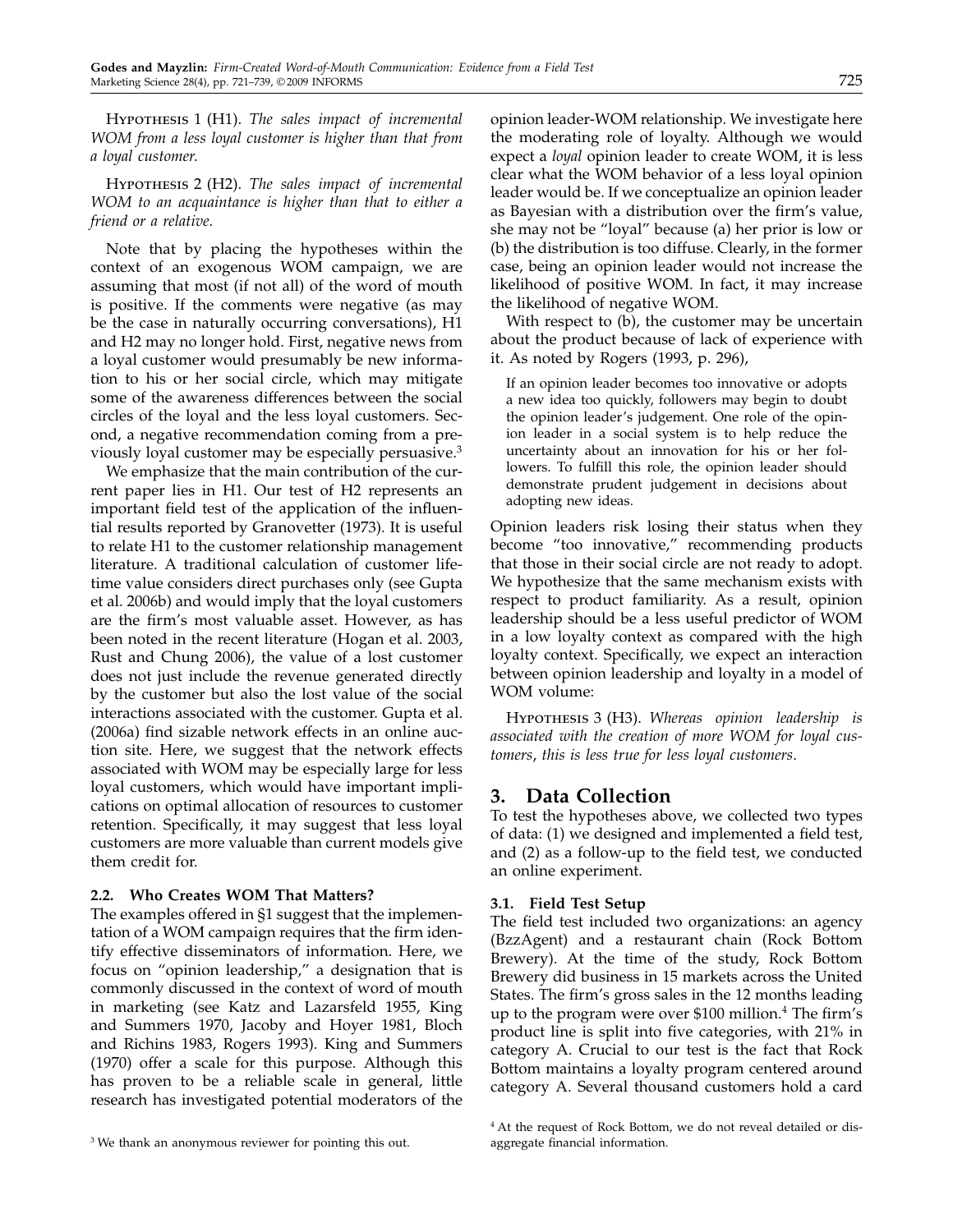that they present at the time of purchase. After a specified number of purchases, they are rewarded with prizes including free products, coupons, and other promotions.

BzzAgent is a marketing agency engaged in the business of creating WOM communication for its clients. To do so, BzzAgent maintains a panel of "agents." In a standard project, the agency agrees to lease a specified number of its agents to the client. As part of this agreement, BzzAgent trains the agents and manages the process in which the agents create WOM for the client. Prior to this research project, BzzAgent had only run campaigns using its panel of agents and had never worked with its clients' own customers.

The field test, which lasted 13 weeks, involved a comparison of the WOM created by these two populations: the members of the firm's loyalty program on one hand, and the agency's panel on the other. We refer to the former as "customers" and the latter as "noncustomers" because they had little to no information about the retail chain before the study. Subjects were invited to participate in the field test via an e-mail from either BzzAgent (for noncustomers) or Rock Bottom (for customers). The e-mail explained what the campaign was about and noted that their participation and performance would qualify them for potential prizes. The objective was to recruit a total of 1,000 subjects. The process ultimately yielded 381 customers and 692 noncustomers who agreed to participate in the program. Among customers, 99% answered "yes" when asked whether they "liked" the firm, 0.5% answered "no," and 0.5% reported that they were indifferent. All of the BzzAgents were invited to participate in the campaign and the customers were invited on a rolling basis such that the most loyal customers (those who were the heaviest users of firm's category A product) were invited first, followed by those who were somewhat less loyal, etc. E-mail invitations continued in this fashion until a sufficient number of customers had registered. To our knowledge, no other major advertising effort had taken place during the duration of the field test.

Among the 692 noncustomers, 213 had previously participated in campaigns for the agency's clients. Of these, 47% had worked on one campaign, 29% on two, 17% on three, and 7% on four. Of noncustomers, 86% had never heard of the chain prior to the project. By design, the sample populations were mutually exclusive; none of the noncustomers were members of the firm's loyalty program. Once they agreed to participate in the campaign, subjects were directed to a website to fill out an extensive survey. The instrument captured demographic information such as categorylevel opinion leadership as well as demographic data that we expected would be useful in building an individual-level model of WOM creation. There

| Table 1 | <b>Summary Statistics</b> |  |
|---------|---------------------------|--|
|---------|---------------------------|--|

| <b>WOM</b> variables        |     |      |           |     |     |  |  |
|-----------------------------|-----|------|-----------|-----|-----|--|--|
| Variable                    | N   | Mean | Std. dev. | Min | Max |  |  |
| Customer to relative        | 180 | 0.13 | 0.40      | U   | 2   |  |  |
| Customer to friend          | 180 | 1.31 | 1.87      | ŋ   | 10  |  |  |
| Customer to acquaintance    | 180 | 0.51 | 0.95      | 0   | 5   |  |  |
| Customer to stranger        | 180 | 0.51 | 0.92      | ŋ   | 5   |  |  |
| Customer to other           | 180 | 0.51 | 1.08      | ŋ   | 6   |  |  |
| Noncustomer to relative     | 180 | 0.20 | 0.49      | 0   | 3   |  |  |
| Noncustomer to friend       | 180 | 0.95 | 1.61      | ŋ   | 10  |  |  |
| Noncustomer to acquaintance | 180 | 0.43 | 0.82      | ŋ   | 6   |  |  |
| Noncustomer to stranger     | 180 | 0.52 | 0.99      | 0   | 6   |  |  |
| Noncustomer to other        | 180 | 0.53 | 1.03      |     | 5   |  |  |

appear to be some differences between the customer and noncustomer sample based on the available demographic data (see Table 1 in the Technical Appendix). $5$  In particular, customers on average are older, more likely to work full time, less likely to be students, and eat out more often than noncustomers. Notably, customers and noncustomers do not differ significantly in terms of opinion leadership.

After filling out the online survey, each participant received a package of information about Rock Bottom and its products as well as specific suggestions for creating WOM for the firm. This package also contained specific details on how the campaign would be run and how the agents were to participate. The WOM creation process officially began in April 2003 and ran through June 2003. Once it began, the agents were asked to report their WOM creation activity. They were directed to a website through which they were to report in detail each time they engaged in a WOM episode.<sup>6</sup> Importantly, each agent provided information on his or her relationship with a recipient: whether he or she was a friend, relative, acquaintance, stranger, or some other relationship. Note that the participants often reported the transmission of information to several people in a single report. That is, a single report often represented more than a single new person being informed. Each WOM report was graded on its potential to create meaningful WOM. The grading was handled by the agency's staff as part of their normal contract obligations. Participants had an incentive to create meaningful WOM because the higher their scores, the more prizes they were able to win. Nonetheless, these incentives were extremely low powered: the average prize was valued

<sup>5</sup> The Technical Appendix can be found at http://mktsci.pubs. informs.org.

<sup>6</sup> For example, an agent for another BzzAgent campaign, Al Fresco chicken sausage, reported that she "wrote to a local priest known for his interest in Italian food, suggesting a recipe for Tuscan whitebean soup that included Al Fresco sausage. The priest wrote back to say he'd give it a try" (Walker 2004).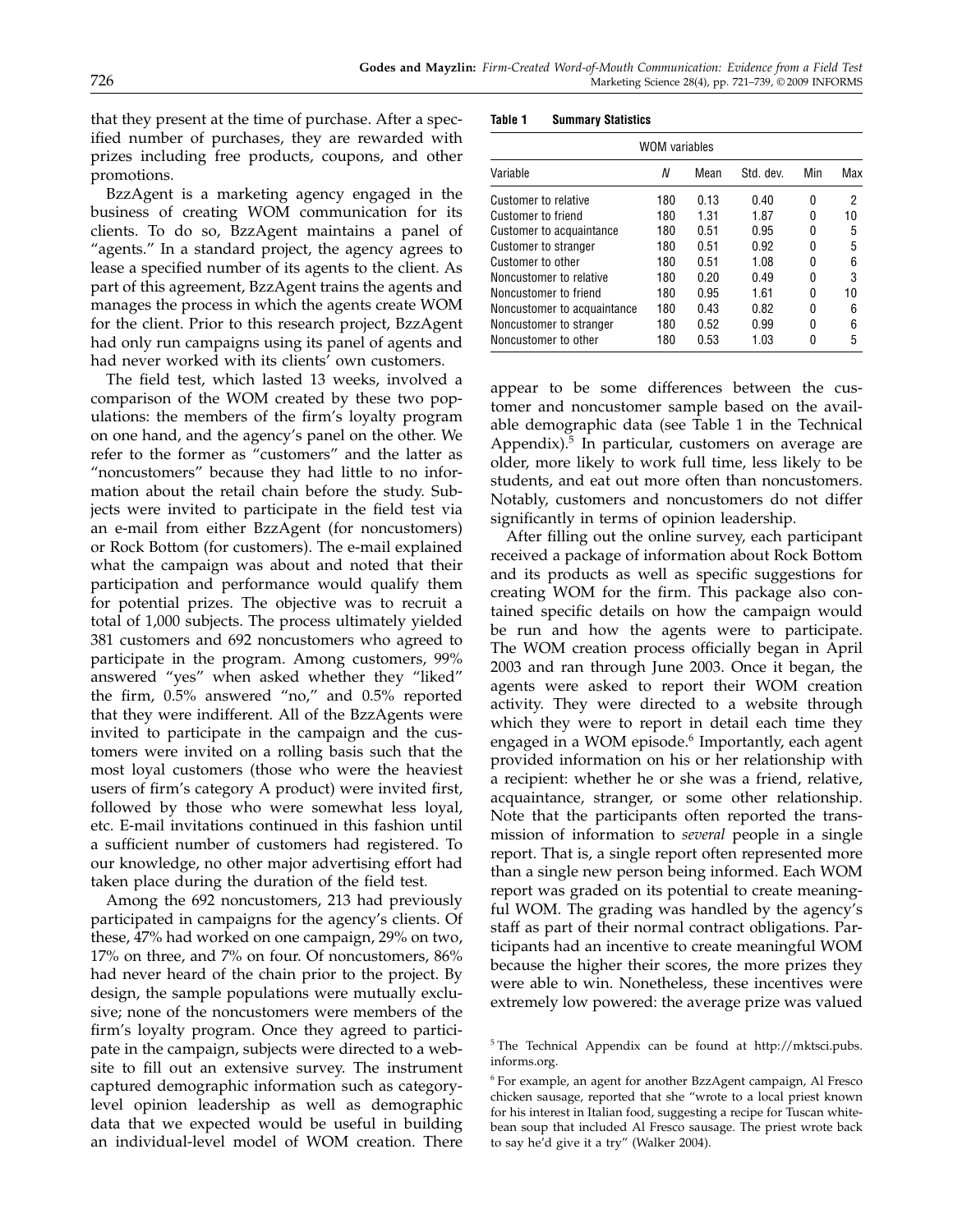at around \$15. Moreover, the agency reports that most of the points earned by participants are never, in fact, redeemed. That the agents are willing to devote time to an activity with little economic reward would seem to suggest a certain level of intrinsic motivation. This might stem, for example, from altruism or perhaps the desire to be "in the know."

Note that the self-reported nature of the WOM episodes may give rise to some exaggeration. However, the bias should be the same for both customers and noncustomers. Moreover, if it were the case that actual WOM was significantly lower than that reported, we would not expect to find any impact of reported WOM on sales. Hence, whether such reports are a useful measure is ultimately an empirical question.

In summary, our field test ran in 15 markets for 13 weeks. We have data on the amount of WOM created by each agent over those weeks, on the relationship between the agent and the recipient, and on the individual characteristics of each agent. Moreover, we have sales data at the market level for each week of the campaign and for year-earlier periods.

# 4. The Effect of Exogenous WOM on Sales

In this section, we ask whether the firm can create exogenous WOM that drives sales, and if so, how? Our core analysis is performed on data from the field test. We also present data from a follow-up online study that allows us to control some factors that were difficult to control adequately in the field.

## 4.1. Field Test

Because H1 and H2 relate to firm sales, we test them with an aggregate market-level model. The main model we estimate is as follows:

$$
S_{it}^{A} = \sum_{j \in C, N} \left[ \sum_{r \in R} \omega_{j}^{r} \cdot WOM_{ij(t-1)}^{r} \right] + \sum_{i=2}^{15} \mu_{i} + \sum_{t=2}^{12} \tau_{t} + \varepsilon_{it}, \tag{1}
$$

where  $S_{it}^A$  represents sales of category A in market *i* in week t. Note that we focus here on the impact of WOM on category A sales because this is both where the loyalty program is focused and where the campaign itself was targeted. Our WOM data are captured in  $WOM_{ij(t-1)}^r$ , where  $r \in R = \{friend, relative, a equaintance,$ stranger, other is the set of possible relationships between the sender and receiver of WOM information. We define  $WOM^r_{ij(t-1)}$  as the total *number of reports* filed in week  $t - 1$  in market i that reflected WOM from someone in condition  $j$  (i.e., customer or noncustomer) to a person or people with whom they have a relationship that can be characterized by  $r$ . We do not know exactly how many people this WOM episode impacted; we only know that a report is made and

that the agent felt that  $r$  best captured their relationship.7 In addition, when the subject categorized her relationship with the recipient as "other," she was provided the opportunity to describe in more detail what the nature of the relationship was. These ranged from "Internet" to "boyfriend." We perform some ex post reclassification of this category below.

Each sender belongs to one of the two possible sample conditions  $j: C$ , which is the customer condition, or  $N$ , the noncustomer condition. We include fixed effects for both the week  $\tau_t$  and the market  $\mu_i$ . We particularly draw the reader's attention to the  $\mu_i$ terms because they are meant to capture all systematic market-level factors including market size, competition, and store location. Although we expect the combination of these two sets of intercepts to capture most of the local and seasonal shocks, we also estimated specifications that include a year-earlier sales term  $S_{i, t-52}^B$  to capture any recurrent shocks that might be seasonal and market specific.<sup>8</sup> Because this term is never significant and because the estimates of the other variables are qualitatively equivalent if this term is included, we do not report these results here.

Table 1 shows the summary statistics for the data, and Table 2 shows the pairwise correlations. Before presenting the results, it is important to caution against drawing any conclusions from Table 1 about the proclivity of customers versus noncustomers to create WOM. These data are market-level statistics and therefore reflect the different proportions of customers and noncustomers in each market. Finally, one sees in Table 2 that there is a fair amount of correlation within the customers and within the noncustomers, but little correlation across the conditions. The intracondition correlation is probably because of individual factors such as WOM episodes in which multiple people—friends, relatives, acquaintances—were informed at once, and the agent decided to separate the reports across relationship type.<sup>9</sup>

 $<sup>7</sup>$  Each report allowed only a single designation for  $r$ . For example,</sup> the agent could not report that she told a group of people made up of friends and acquaintances. She was allowed, however, to file two reports if she so chose.

<sup>&</sup>lt;sup>8</sup> As an example in another domain, it might be the case that hotels in New Orleans have a large demand shock during Mardi Gras (February) each year, whereas no other markets would expect to see such a systematic shock.

<sup>&</sup>lt;sup>9</sup> To check whether this intuition seemed reasonable, we ran a factor analysis on the 10 WOM variables  $\omega_{ijt}^r$  for each market *i* in week t. This analysis yielded only two factors with eigenvalues greater than one. A follow-up factor analysis constrained to two factors using a varimax rotation revealed a pattern of loadings in which all of the customer variables loaded most heavily on one factor and all of the noncustomer variables loaded most heavily on the second factor. Details are available from the authors.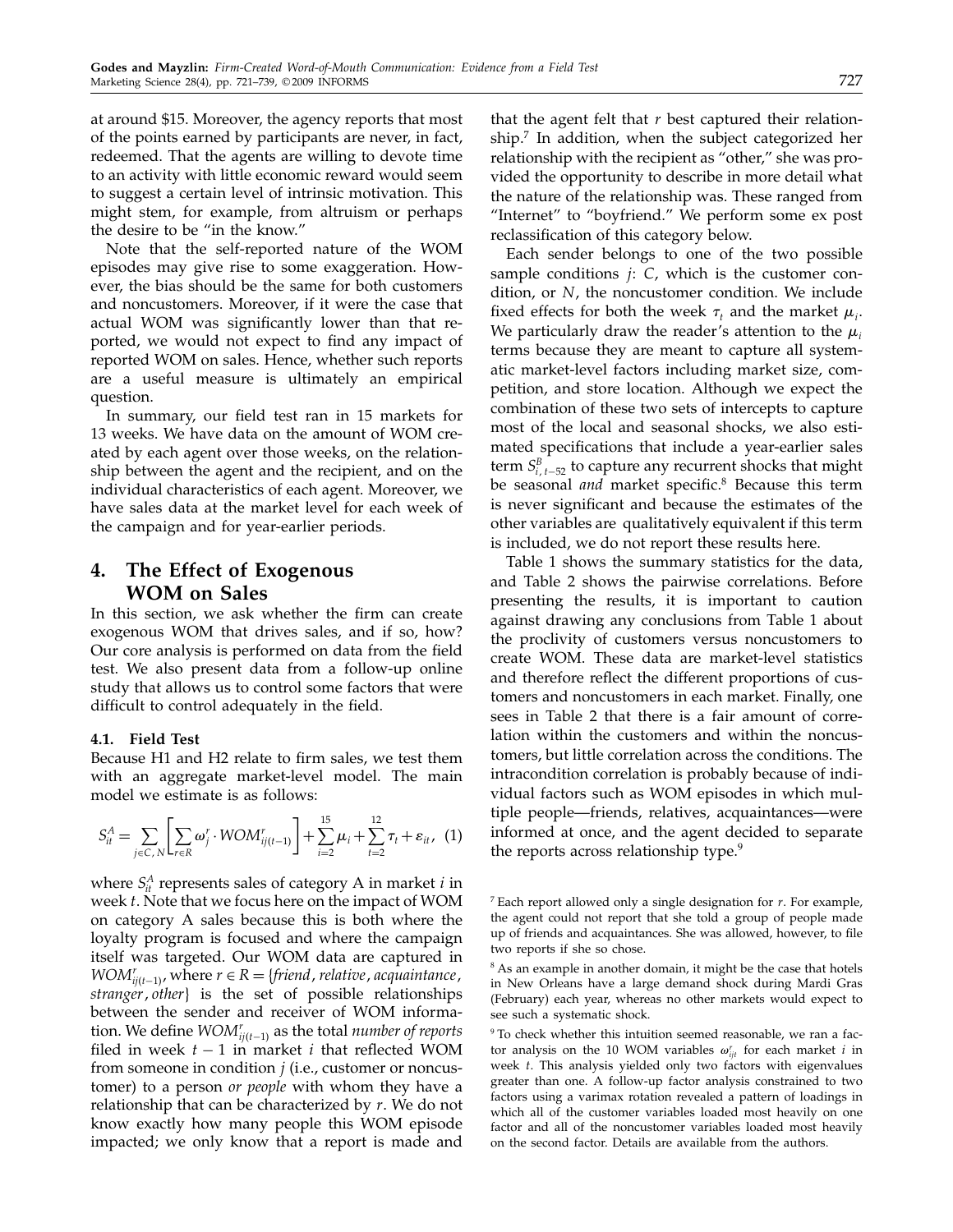|                                 | <b>WOM</b><br>customer<br>to relative | <b>WOM</b><br>customer<br>to friend | <b>WOM</b><br>customer to<br>acquaintance | <b>WOM</b><br>customer<br>to stranger | <b>WOM</b><br>customer<br>to other | <b>WOM</b><br>noncustomer<br>to relative | <b>WOM</b><br>noncustomer<br>to friend | <b>WOM</b><br>noncustomer<br>to acquaintance | <b>WOM</b><br>noncustomer<br>to stranger |
|---------------------------------|---------------------------------------|-------------------------------------|-------------------------------------------|---------------------------------------|------------------------------------|------------------------------------------|----------------------------------------|----------------------------------------------|------------------------------------------|
| WOM customer to friend          | 0.36                                  |                                     |                                           |                                       |                                    |                                          |                                        |                                              |                                          |
| WOM customer to acquaintance    | 0.42                                  | 0.51                                |                                           |                                       |                                    |                                          |                                        |                                              |                                          |
| WOM customer to stranger        | 0.26                                  | 0.57                                | 0.41                                      |                                       |                                    |                                          |                                        |                                              |                                          |
| WOM customer to other           | 0.21                                  | 0.44                                | 0.33                                      | 0.28                                  |                                    |                                          |                                        |                                              |                                          |
| WOM noncustomer to relative     | $-0.04$                               | 0.07                                | 0.10                                      | 0.00                                  | $-0.07$                            |                                          |                                        |                                              |                                          |
| WOM noncustomer to friend       | $-0.02$                               | 0.11                                | 0.08                                      | 0.19                                  | 0.11                               | 0.22                                     |                                        |                                              |                                          |
| WOM noncustomer to acquaintance | 0.04                                  | 0.13                                | 0.08                                      | 0.07                                  | 0.08                               | 0.31                                     | 0.61                                   |                                              |                                          |
| WOM noncustomer to stranger     | 0.00                                  | 0.05                                | $-0.01$                                   | 0.16                                  | 0.10                               | 0.24                                     | 0.52                                   | 0.37                                         |                                          |
| WOM noncustomer to other        | 0.05                                  | 0.14                                | 0.11                                      | 0.12                                  | 0.09                               | 0.22                                     | 0.51                                   | 0.44                                         | 0.30                                     |

#### Table 2 Pairwise Correlations

The results from our initial regressions are shown in Table  $3^{10}$  In models  $(1)$ – $(3)$ , we present our analysis at different levels of aggregation of the WOM variables. In all models, we control for time and market effects. In model (1), we consider the overall amount of WOM (i.e., we form a variable  $WOM_{ii} = \sum_j (\sum_{r \in R} WOM_{ijt}^r)$ ). Model (2) decomposes the WOM according to the sender's relationship to the firm:  $WOM_{ijt} = \sum_{r \in R} WOM_{ijt}^r$ . Model (3) reflects the completely disaggregated approach shown in Equation (1). Model (4) removes independent WOM variables that appear to have no explanatory power. Model (5) includes additional data as a follow-up to the main results.

We first consider the implications of the results in models (1)–(3) in Table 3. The first is that the firm can, it seems, create exogenous WOM among noncustomers that has a significant and measurable effect on sales. This can be seen in model (2). The coefficient on the WOM created by noncustomers suggests that each WOM episode yields average incremental category sales of \$192. Second, the results are also clear in reinforcing the message in Godes and Mayzlin (2004): All WOM is *not* created equal. Most important, this model shows that the impact of incremental exogenous WOM created by customers that have no relationship to the firm is significantly higher than the WOM created by customers. This provides initial support for H1. It is important to note that this does not mean that overall WOM by noncustomers is more impactful than that by customers. What it suggests is that firms interested in designing an exogenous WOM program—for example, refer-a-friend programs such as those investigated by Biyalogorsky et al. (2001) should not confine themselves to their base of highly loyal customers. On the contrary, when the objective

is to spread information, they may find less loyal customers to be more helpful.

The more detailed analysis in model (3) (Table 3) demonstrates that, consistent with the theory of weak ties (Granovetter 1973), WOM through acquaintances has significantly more impact than WOM to those with stronger ties in the social network such as friends or relatives. Thus, H2 is also supported. This argument, taken to its logical next step, would seem to suggest that WOM to strangers would be yet more powerful. However, there is likely to be an offsetting force associated with credibility that might render a suggestion from a stranger to be less credible. Note that this result is consistent with the results on job search reported by Granovetter (1973).

Given the apparent lack of explanatory power of the WOM variables other than customer-to-other WOM and noncustomer-to-acquaintance WOM, we performed a Wald test on the composite hypothesis that these eight other coefficients are all zero. This test could not reject the null ( $F = 0.41$ ,  $p = 0.91$ ). Thus, we estimate a third model in which—besides the marketand week-fixed effects—we include only customer-toother WOM and noncustomer-to-acquaintance WOM. These results are shown in model (4) (Table 3). In this model, the effect size and significance level of the noncustomer-to-acquaintance WOM coefficient are increased, whereas those for the customer-to-other WOM coefficient are decreased.

These results begin to provide compelling evidence for the fundamental idea that focusing exclusively on loyal customers for a WOM marketing campaign may not be optimal. However, there are a number of important questions raised in these initial results that we address next. First, as a way of validating the results under a less stringent set of distributional assumptions, we reestimate models (2)–(4) (Table 3) via a bootstrap approach (see Table 2 in the Technical Appendix, found at http://mktsci.pubs.informs.org, for the summary of the results). These results show that even under far less stringent assumptions, there is support for our claim that less loyal customers may be more valuable to the firm in terms of their ability to

<sup>&</sup>lt;sup>10</sup> In the aggregate model, we calculate the  $R<sup>2</sup>$  statistic for the differenced model. That is, the  $R^2$  we report estimates the percentage of variance explained by the model beyond the market-fixed effects. The average  $R^2$ , if we include the market-fixed effects, is over 0.95 for all the models in the table. Note also that, although not shown, the week effects  $\tau_t$  are included in the estimated model and are also reflected in the reported models' fit statistics.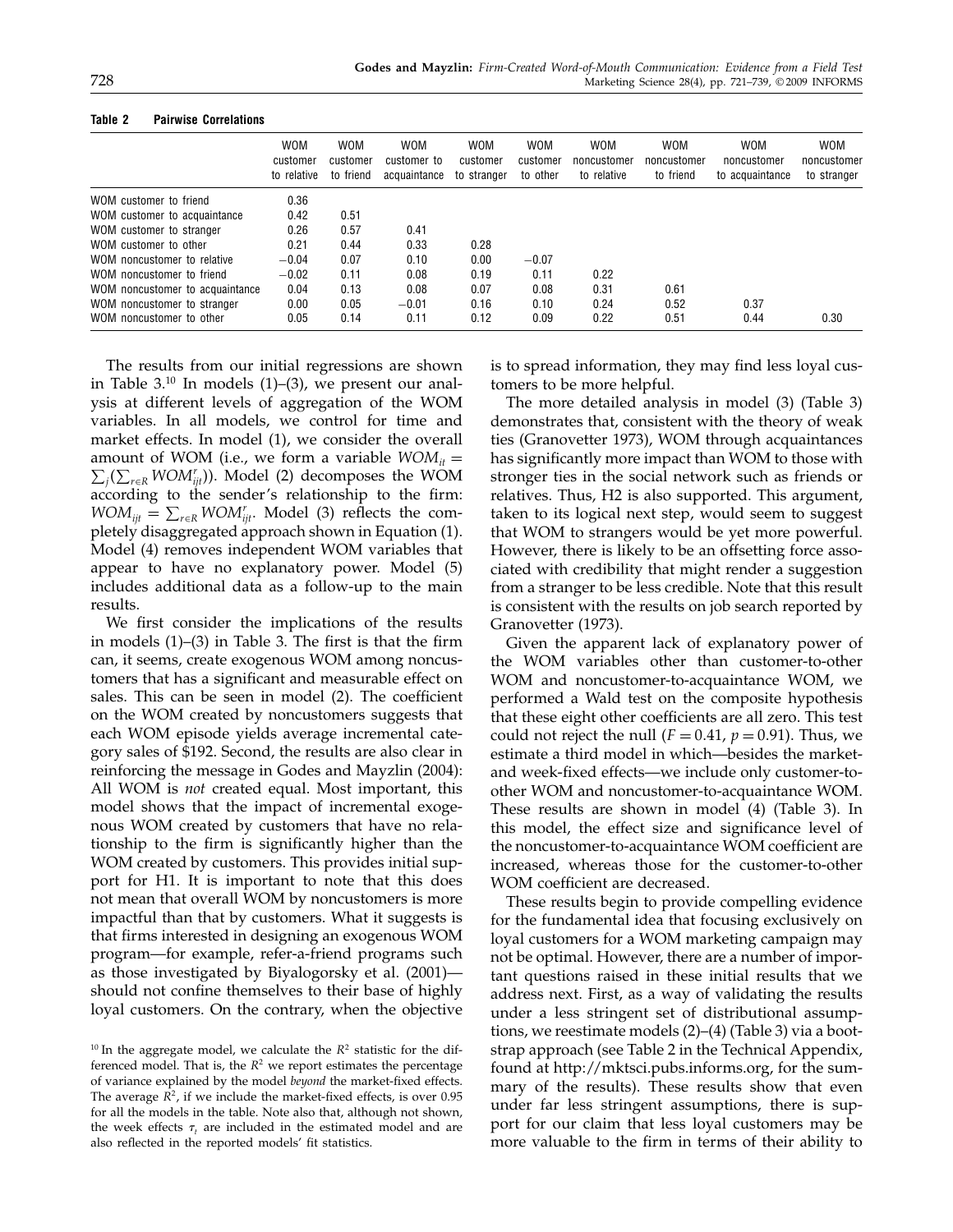| Aggregate model-Fixed effects regression: $SALES_{i,t+1}$ |               |                      |                      |                         |                        |  |  |  |
|-----------------------------------------------------------|---------------|----------------------|----------------------|-------------------------|------------------------|--|--|--|
|                                                           | (1)           | (2)                  | (3)                  | (4)                     | (5)                    |  |  |  |
| WOM overall to anyone                                     | 64.63<br>0.90 |                      |                      |                         |                        |  |  |  |
| WOM customer to anyone                                    |               | $-55.16$<br>$-0.55$  |                      |                         |                        |  |  |  |
| WOM noncustomer to anyone                                 |               | 192.00 0.066<br>1.85 |                      |                         |                        |  |  |  |
| WOM customer to relative                                  |               |                      | $-34.39$<br>$-0.04$  |                         | $-167.44$<br>$-0.20$   |  |  |  |
| WOM customer to friend                                    |               |                      | $-267.07$<br>$-1.28$ |                         | $-260.90$<br>$-1.24$   |  |  |  |
| WOM customer to acquaintance                              |               |                      | $-1.77$<br>0.00      |                         | 84.81<br>0.23          |  |  |  |
| WOM customer to stranger                                  |               |                      | $-91.61$<br>$-0.25$  |                         | $-106.16$<br>$-0.29$   |  |  |  |
| WOM customer to other                                     |               |                      | 662.85 0.032<br>2.17 | 571.50 0.052<br>1.96    |                        |  |  |  |
| WOM customer to other (online)                            |               |                      |                      |                         | 2,039.08 0.069<br>1.83 |  |  |  |
| WOM customer to other (not online)                        |               |                      |                      |                         | 366.45<br>1.12         |  |  |  |
| WOM noncustomer to relative                               |               |                      | 299.83<br>0.47       |                         | 118.48<br>0.18         |  |  |  |
| WOM noncustomer to friend                                 |               |                      | 153.07<br>0.60       |                         | 130.23<br>0.51         |  |  |  |
| WOM noncustomer to acquaintance                           |               |                      | 907.42 0.038<br>2.10 | $1,011.1$ 0.007<br>2.73 | 867.56 0.052<br>1.96   |  |  |  |
| WOM noncustomer to stranger                               |               |                      | $-180.37$<br>$-0.56$ |                         | $-191.56$<br>$-0.59$   |  |  |  |
| WOM noncustomer to other                                  |               |                      | $-122.23$<br>$-0.37$ |                         |                        |  |  |  |
| WOM noncustomer to other (online)                         |               |                      |                      |                         | $-708.99$<br>$-0.98$   |  |  |  |
| WOM noncustomer to other (not online)                     |               |                      |                      |                         | 68.3989<br>0.18        |  |  |  |
| N                                                         | 180           | 180                  | 180                  | 180                     | 180                    |  |  |  |
| $R^2$                                                     | 0.239         | 0.253                | 0.305                | 0.289                   | 0.309                  |  |  |  |
| F-test: All coefficients $= 0$                            | 4.01          | 3.97                 | 3.01                 | 4.75                    | 2.760                  |  |  |  |
| Pr > F                                                    | 0.000         | 0.000                | 0.000                | 0.000                   | 0.000                  |  |  |  |

#### Table 3 Aggregate Model Regression Results

Notes. t-statistics are presented below the coefficient estimates. For all coefficients with  $p$ -values below 0.10, the  $p$ -value is presented in bold next to the estimate.

create meaningful, incremental WOM. In the reestimated model (2) (Table 3), the crucial test of our theory in which customers and noncustomers are compared, the noncustomers' WOM is significant at the  $p < 0.05$ level. The noncustomers' WOM is not significant at the  $p < 0.10$  level when all possible WOM variables are included (see the reestimated model (3) in Table 3), but when we exclude those that have no explanatory power, the noncustomers' WOM does achieve significance. So these bootstrap estimates provide further evidence for the robustness of our results.

Another aspect of our results requiring additional analysis is the impact of customers' WOM to the

"other" category, which was somewhat unexpected ex ante. In an effort to better understand the source and nature of this impact, we analyzed in detail the free text reports submitted with each WOM report. To do so, we hired two raters who were not informed about the goals of the study to use this free text to classify each of these "other" reports into either one of six categories represented by the four existing categories (friend, relative, acquaintance, stranger), an "online" category, or an "indeterminate" category. To resolve disagreements (the ex post classified "friend" and "acquaintance" categories had 50% and 35% agreement rates, respectively), the raters discussed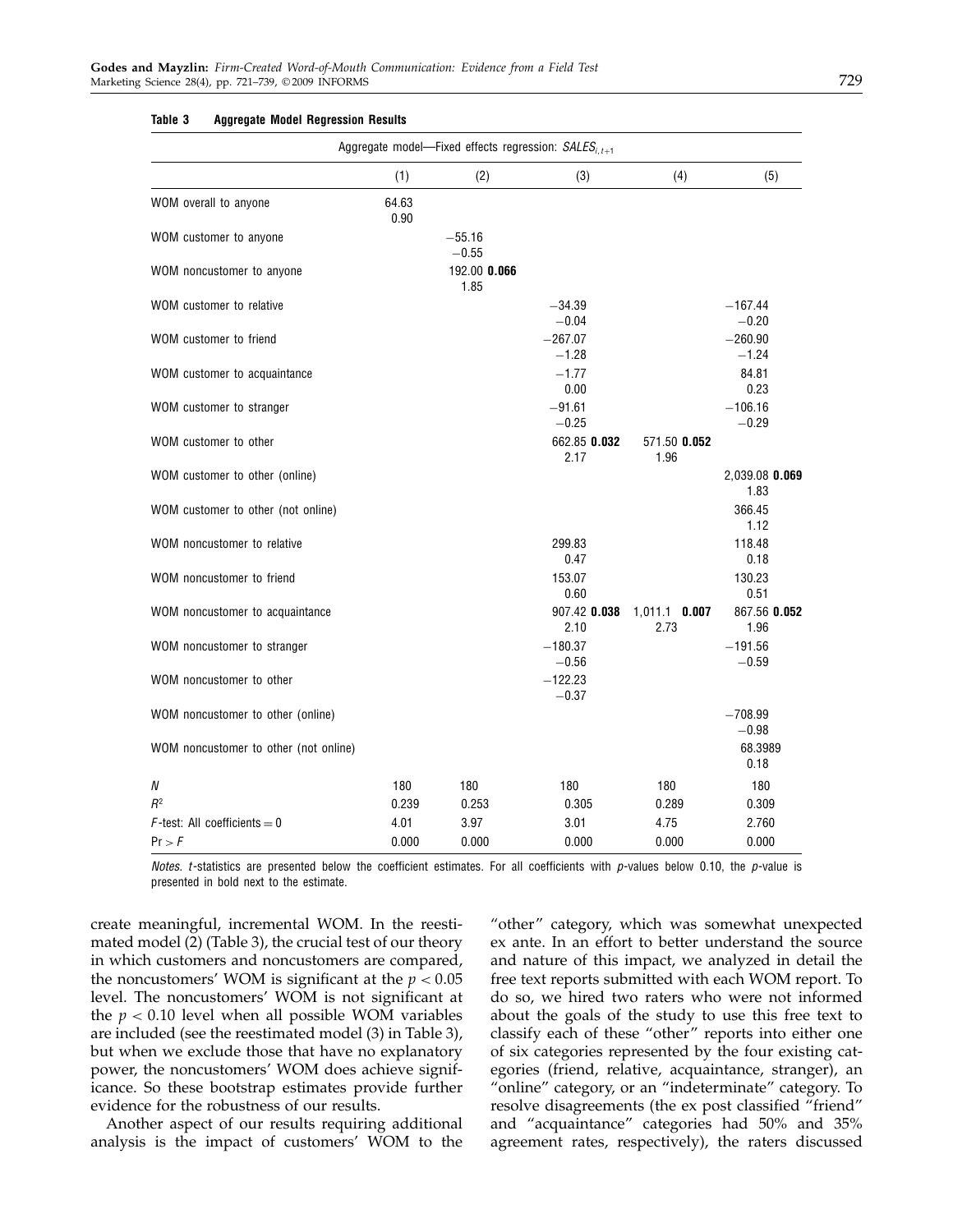the disputed reports in person. However, they were unable to reach agreement on many disputed reports, indicating the highly subjective nature of the ex post classification task into these categories. About 30% were categorized as "online." Among these, the raters had a 90% agreement rate. Given this, we decided to separate the "other" category into "other online" and "other not online." We reran the model and present the results through model (5) in Table 3. Notably, the coefficient on noncustomers' WOM to acquaintances is hardly affected by this analysis, though the effect size is slightly lower. Clearly, there seems to be a very large effect of WOM created online by customers, though the same is not true with respect to noncustomers. The fact that customers' WOM has a large effect online but not offline may be viewed as quite consistent with the network explanation we offer above. That is, the chain's customers were probably more likely to have spread WOM offline than online prior to the start of the campaign. Hence, the marginal effect of an informative WOM episode from a customer would be higher online than offline. This is a preliminary and ex post finding and needs to be interpreted with caution, but it certainly suggests that all exogenous WOM created by loyal customers is not meaningless. On the contrary, it may suggest that the nature of the impact of loyal customers' WOM may be different from that of less loyal or noncustomers. Clearly, this would not explain why the noncustomers' online WOM was not effective while their offline WOM was. One hypothesis might be that customers—by virtue of their deeper experience with and interest in the category—are better at identifying the communities in which this particular category is discussed. This again suggests that the nature of the WOM—not just the size of the impact generated by loyal customers and noncustomers may be different. Further research is needed to explore this interesting issue.

As noted above, some of the noncustomers had previous experience generating WOM for the agency's other clients. This raises potential questions about the source of the results we present here. Recall that our claim is that the result is driven by the fact that the social networks of loyal customers are already well informed about the firm whereas those of less loyal customers—or, in this case, noncustomers—have not been informed. It is possible, however, that the source of some or all of the "noncustomer" effect is their experience with WOM generation. Before discussing the results of our empirical analysis of this issue, we note that there are good reasons to believe that the impact of the noncustomers' experience may not be substantial. First, we suggest that these agents should not be thought of as "professional WOM creators." In fact, they receive little or nothing for their efforts, nor are they rewarded directly for the impact of their

recommendations (i.e., there is nothing like a "commission" plan). They do receive points for their reports but the points are awarded as much for the originality of their ideas and the richness of their feedback as for any projected impact.<sup>11</sup> Finally, we would expect that the true expertise associated with identifying opportunities for recommending the firm and with providing a rich description of the firm should have been significantly greater for the firm's loyal customers. After all, creating WOM is hardly a unique and rare technical skill where one would expect to observe significant experience effects. However, to ensure that our results do not stem from the omission of an experience variable, we reestimated model (2) of Table  $3<sup>12</sup>$ controlling for the number of previous campaigns the agents had worked on. We did so in several ways. First, we split the WOM episodes generated by noncustomers into two separate variables: those generated by agents who had previously participated in a campaign and those who had not. Second, we further disaggregated the noncustomer WOM data by estimating a separate coefficient for the WOM generated by the agents who had participated in zero, one, two, three, and four campaigns. The results were consistent across these approaches. First, in neither case were any of the WOM coefficients significant at a  $p < 0.10$  level (in comparison to model (2) in which the noncustomer WOM coefficient is significant). Second, a Wald test in each case fails to reject the null hypothesis that the coefficients across the different noncustomer WOM variables are all equal. Finally, both AIC and BIC statistics favor the simpler model (2) over both of these models. Thus, though we cannot rule out completely the possibility that noncustomers had some useful experience, the data suggest that this is not driving our reported results.

Although our theory concerns the relative loyalty of those creating WOM for the firm, the two populations in this data set have clear differences both observable and unobservable that one must attempt to account for to the extent possible. In addition to the different experience levels, the firm's customers as a result of having a deeper experience level with the product—might offer recommendations that are more multifaceted, containing possibly some mixed or negative information. On the other hand, the firm's customers—having had more conversations about the firm's products already—might have less intrinsic motivation to provide a convincing recommendation.<sup>13</sup> To test more completely our theory and in an

<sup>&</sup>lt;sup>11</sup> Indeed, the number of points awarded had no explanatory power in any of the several specifications of the sales model in which we tested it.

<sup>&</sup>lt;sup>12</sup> These results are available from the authors.

<sup>&</sup>lt;sup>13</sup> We thank two anonymous referees for suggesting these possibilities.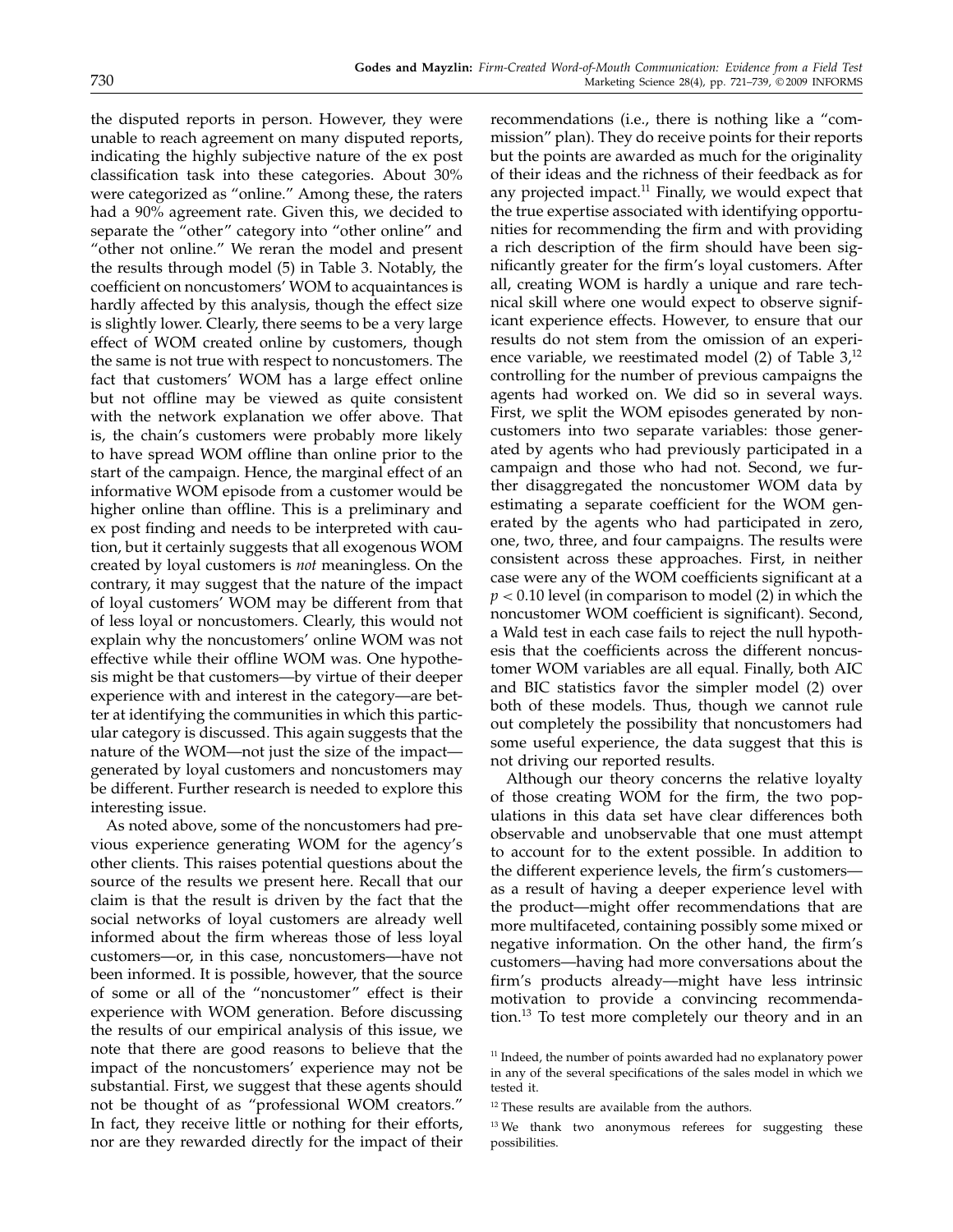attempt to demonstrate the robustness of our results while controlling for important factors, we provide two additional analyses. First, we estimate a similar model to that above, including only the firm's customers and stratifying them according to a behavioral loyalty measure. Then, in the section that follows, we implement an online experiment to more fully control the context.

4.1.1. Loyalty-Based Stratification. To analyze the impact of loyalty within the firm's set of customers, we create quartiles based on each customer's past visits to the chain: Q1 is the quartile with the most visits and Q4 has the fewest. Note that whereas the number of store visits is a behavioral measure of loyalty, our online study that follows in §4.2 will include an attitudinal component as well. Our discretization of the continuous visit data into buckets captures the idea that the impact of customer loyalty often occurs in a nonlinear fashion. For example, Bowman and Narayandas (2001) find differences in WOM behavior between the highly loyal and the rest of the population following a customer-initiated contact with the company, Krishnamurthi and Raj (1991) find significant differences in price sensitivities between loyal and nonloyal segments, and Neslin et al. (1985) find that the promotional acceleration effect was bigger for heavy users than for light users. Finally, we believe it also captures the way most firms think about their customers. The creation of loyalty buckets or segments is a common approach in customer relationship management and the customer lifetime value literature (Hartmann and Viard 2008, Rust and Verhoef 2005, Gupta et al. 2006a). In fact, as outlined above, the firm involved in this study recruited participants for the campaign by segmenting their customers according to this measure of loyalty.

See Table 3 in the Technical Appendix, found at http://mktsci.pubs.informs.org, for summary statistics on these constructed quartiles. Members in Q4 are those who joined the loyalty program immediately prior to the beginning of the campaign. We then interact the quartile number with the WOM variables to create quartile-specific WOM measures. Because we also include a noninteracted term in the specification (WOM to anyone), we interpret the interactions as the difference in the impact of WOM on sales as a function of the relative behavioral loyalty of the sender. The results are shown in Table 4. We include several specifications to test the robustness of the results. Note that among those models shown in Table 4, model (4) is preferred based on a Wald test as well as common information criteria.

What these results show is that in some cases, the impact of WOM from customers in the loyalty program is higher the less loyal that customer is (see the significant impact of WOM created by Q4 members to

acquaintances). Most importantly, it is *never* the case that the most loyal customers—those in Q1—deliver the most impactful WOM. These results provide some additional strength behind our claim that the firm should consider designing WOM campaigns not just for their highly loyal longtime customers but also for their newer and less loyal customers. These results also suggest that the results found in Table 3 do not stem entirely from unobservable differences between experienced and inexperienced noncustomers. These results also further reinforce the idea that if the firm wants to create impactful WOM, then WOM to acquaintances should be the target. In Table 3, we saw that noncustomers created impactful WOM to acquaintances. In Table 4, we see that, similarly, less loyal customers also created impactful WOM primarily via discussions with their acquaintances.

## 4.2. Experimental Investigation

In this section, we replicate our core results in an experimental setting to avoid the unobservable differences between populations that commonly exist in field tests without random assignment. This also allows us to investigate the mechanism behind the key finding that less loyal customers spread more impactful WOM. The mechanism we propose in §2.1 is that less loyal customers' friends and acquaintances are less likely to be aware of and loyal to the product. This increases the marginal impact of a new recommendation. One shortcoming of the field test data is that it does not allow us to test the assumptions behind the hypothesis because we only have access to the recommender's loyalty and not the loyalty of others in the network. The experimental setting allows us to collect data on both sides of a WOM episode.

We recruited subjects from a university subject pool to participate in a study of website usage. Because our proposed mechanism requires the existence of past relationships and interactions, we asked each participant to recruit two friends to participate in the study as well. These three then formed a "group" for the purpose of the study. The study had two phases. In the first phase, the subjects took an online survey that elicited their current preferences for six news and entertainment websites: Google News, Slate, Friendster, Smoking Gun, Slashdot, and PostSecret. We asked each subject whether they had heard of the site (yes/no), whether they had visited it (yes/no), whether they visit it regularly (7-point scale), whether they intend to visit it (7-point scale), and whether they would recommend the site (yes/no). See Appendix A to review the questions used. In the second phase of the study, which took place six days after the first phase, each subject was given a recommendation from another person in their group. For example, upon logging in, Linda was told, "Dan (dan@yahoo.com) recommends Slate." Hence, in this instance, Dan is the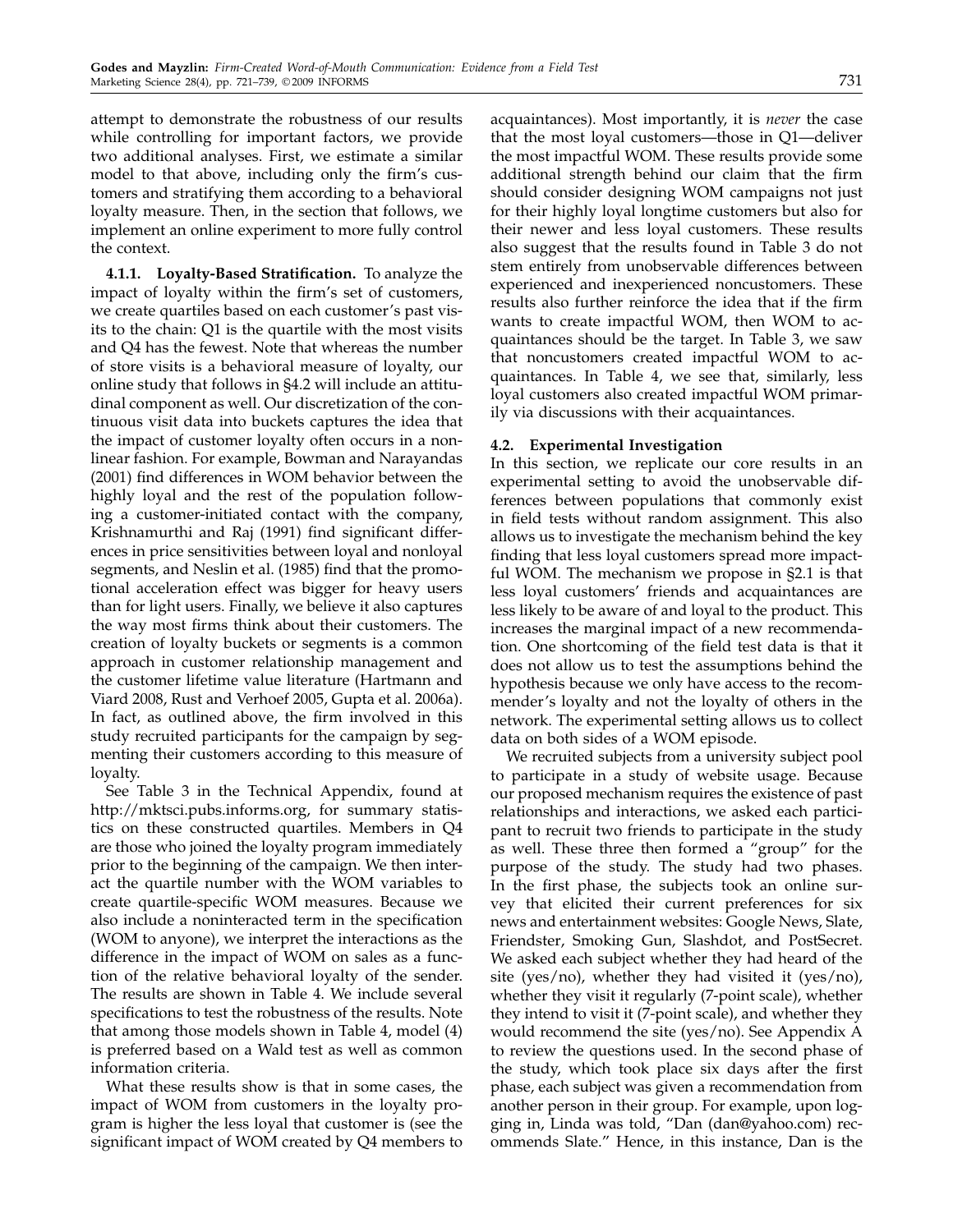|                                 |                        | Aggregate model-Fixed effects regression: $SALES_{i,t+1}$ |                        |                        |
|---------------------------------|------------------------|-----------------------------------------------------------|------------------------|------------------------|
|                                 | (1)                    | (2)                                                       | (3)                    | (4)                    |
| WOM customer to anyone          | $-4,871.12$<br>$-1.63$ | $-4, 191.63$<br>$-1.42$                                   | $-182.28$<br>$-1.33$   | $-125.81$<br>$-1.62$   |
| WOM noncustomer to anyone       | 144.99<br>1.29         |                                                           |                        |                        |
| WOM noncustomer to acquaintance |                        | 1,071.42 0.013<br>2.51                                    | 986.00 0.009<br>2.64   | 1,232.52 0.002<br>3.13 |
| WOM customer to relative-Q2     | 2,704.59<br>0.90       | 1,851.93<br>0.62                                          |                        |                        |
| WOM customer to relative-Q3     | 5,313.25<br>1.43       | 5,110.02<br>1.40                                          |                        |                        |
| WOM customer to relative-Q4     | 5,620.70<br>1.62       | 4,742.66<br>1.38                                          |                        |                        |
| WOM customer to friend-Q1       | 4,488.88<br>1.60       | 3,996.62<br>1.45                                          |                        |                        |
| WOM customer to friend-Q2       | 4,675.30<br>1.55       | 3,878.45<br>1.30                                          |                        |                        |
| WOM customer to friend-Q3       | 5,082.47 0.098<br>1.67 | 4,185.59<br>1.38                                          |                        |                        |
| WOM customer to friend-Q4       | 4,345.32<br>1.44       | 3,449.01<br>1.15                                          |                        |                        |
| WOM customer to acquaintance-Q1 | 4,574.88<br>1.42       | 3,811.72<br>1.20                                          | $-367.52$<br>$-0.63$   |                        |
| WOM customer to acquaintance-Q2 | 4,295.65<br>1.32       | 3,608.80<br>1.12                                          | $-524.75$<br>$-0.52$   |                        |
| WOM customer to acquaintance-Q3 | 4,272.24<br>1.39       | 3,859.66<br>1.27                                          | 137.24<br>0.19         |                        |
| WOM customer to acquaintance-Q4 | 6,068.66 0.055<br>1.94 | 5,568.69 0.074<br>1.80                                    | 1,370.44 0.051<br>1.97 | 1,176.62 0.072<br>1.81 |
| WOM customer to stranger-Q1     | 5,008.88<br>1.59       | 4,500.60<br>1.45                                          |                        |                        |
| WOM customer to stranger-Q2     | 4,662.46<br>1.52       | 4,068.89<br>1.35                                          |                        |                        |
| WOM customer to stranger-03     | 4,412.93<br>1.46       | 4,203.13<br>1.41                                          |                        |                        |
| WOM customer to stranger-Q4     | 4,779.85<br>1.41       | 4,085.22<br>1.22                                          |                        |                        |
| WOM customer to other-01        | 4,493.00<br>1.48       | 3,639.18<br>1.21                                          | $-35.36$<br>$-0.07$    |                        |
| WOM customer to other-02        | 6.941.09 0.024<br>2.28 | 6.268.31 0.039<br>2.08                                    | 2,311.85 0.000<br>4.19 | 2,171.94 0.000<br>4.13 |
| WOM customer to other-Q3        | 4.447.92<br>1.41       | 3,914.74<br>1.26                                          | $-72.59$<br>$-0.10$    |                        |
| WOM customer to other-Q4        | 3,420.05<br>1.19       | 3,528.29<br>1.25                                          | 314.56<br>0.21         |                        |
| Ν                               | 180                    | 180                                                       | 180                    | 180                    |
| $R^2$                           | 0.378                  | 0.399                                                     | 0.367                  | 0.354                  |
| $F$ -test: All coefficients = 0 | 2.52                   | 2.75                                                      | 3.98                   | 5.49                   |
| Pr > F                          | 0.0000                 | 0.0000                                                    | 0.0000                 | 0.0000                 |

#### Table 4 Aggregate Model Regressions—Loyalty Quartiles

Notes. t-statistics are presented below the coefficient estimates. For all coefficients with  $p$ -values below 0.10, the  $p$ -value is presented in bold next to the estimate.

sender and Linda is the receiver of a recommendation. After a brief unrelated task, we collected the same preference and awareness measures about each of the six sites that we had collected in the first phase.

The experimental manipulation was to randomly assign each subject either to a high\_loyalty or a

noncustomer condition based on the initial loyalty of the sender of the recommendation they received. That is, some subjects received recommendations from senders who were highly loyal to a site and others received recommendations from senders who were not users of the site. The manipulation was based on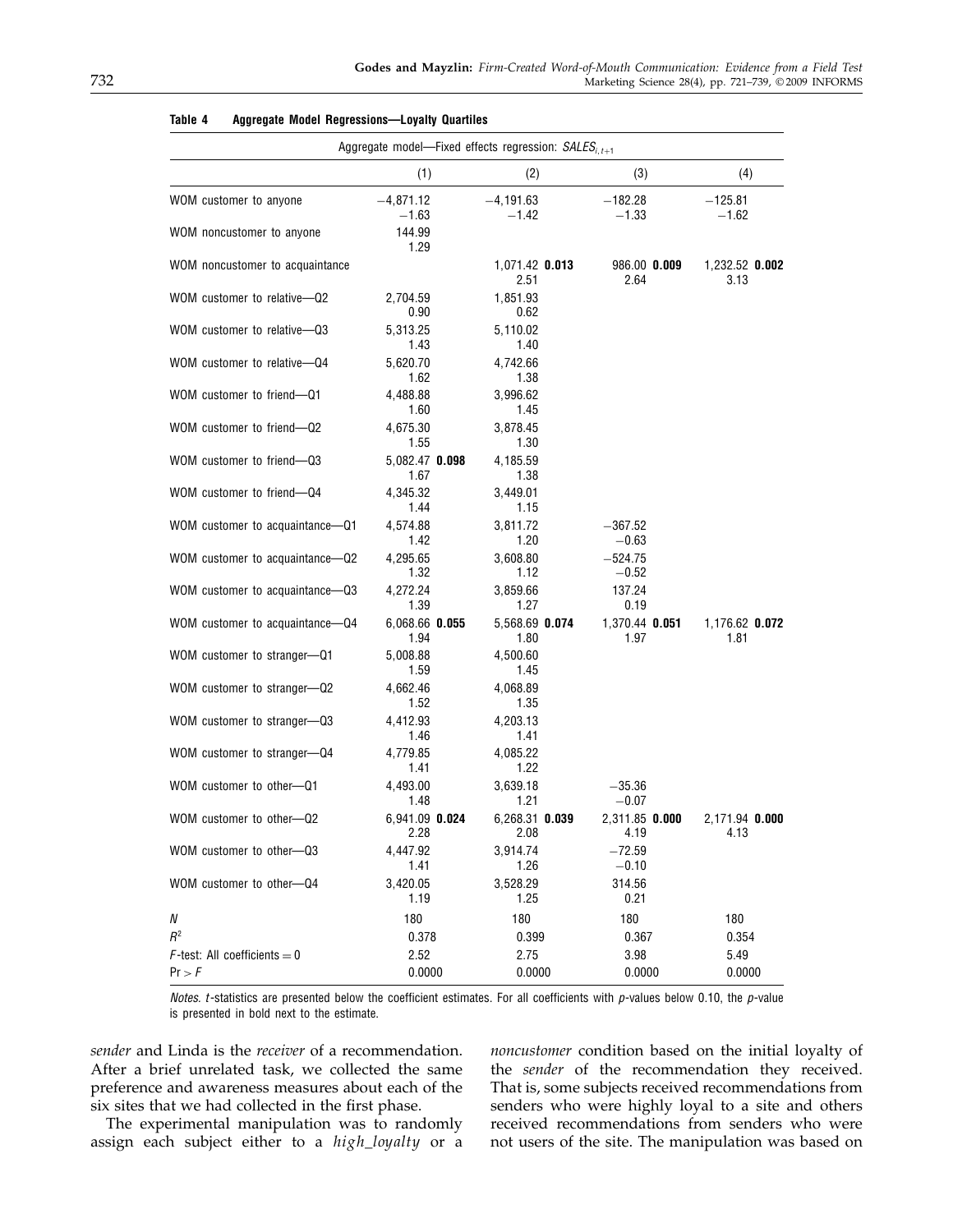| Site        | Pr[aware   sender aware]<br>(%) | Pr[aware   sender unaware]<br>(%) | Correlation between<br>senders' and receivers'<br>lovalty | Correlation within<br>person of loyalty and<br>recommendation |
|-------------|---------------------------------|-----------------------------------|-----------------------------------------------------------|---------------------------------------------------------------|
| Smoking Gun | 92.86                           | 45.83***                          | $0.628***$                                                | $0.680***$                                                    |
| Slate       | 64.00                           | $19.12***$                        | $0.420***$                                                | $0.809***$                                                    |
| Slashdot    | 39.13                           | $21.13*$                          | $-0.099$                                                  | $0.843***$                                                    |
| PostSecret  | 44.44                           | $17.65***$                        | $0.314**$                                                 | $0.872***$                                                    |
| Google News | 87.34                           | 75.00                             | $0.580***$                                                | $0.532***$                                                    |
| Friendster  | 86.67                           | $50.00***$                        | $0.487***$                                                | $0.831***$                                                    |

Table 5 Congruence of Loyalty and Awareness Within a Social Network

 ${}^*p < 0.10, \; {}^{**}p < 0.01, \; {}^{***}p < 0.001.$ 

the sender's initial loyalty (phase 1) to the recommended site. We define loyalty as the average of two items from the survey: "I regularly visit the site" and "I intend to visit/keep visiting this site." Each of these was measured on a 7-point Likert scale:

$$
Logality_{ijt} = \begin{cases} (Vis\_reg_{ijt} + Intent_{ijt})/2 \\ \text{if } i \text{ visited } j \text{ prior to time } t, \\ 0 \quad \text{otherwise,} \end{cases}
$$
 (2)

where  $t \in \{1, 2\}$  is the phase of the study. Note that this measure of loyalty combines a frequency component as well as an attitudinal component. We define the *high\_loyalty* state as *Loyalty*<sub>ii1</sub>  $\geq$  6 and the noncustomer state as Loyalty<sub>ii1</sub> = 0. For example, suppose that Dan (the sender) has a loyalty of 6 to Slate and had never visited Friendster. If his friend Linda (the receiver) is randomly assigned to the noncustomer condition, she receives a recommendation for Friendster from Dan. If, however, she is in the high\_loyalty condition, she receives a recommendation for Slate from Dan. When several sites fit the criteria, we picked a site at random. Note that though this dichotomy is similar to the initial analysis of the field test where we compare the effectiveness of members of the firm's loyalty program and noncustomers, here the difference between the two groups is further amplified because we compare very loyal customers to noncustomers. Moreover, it is important to notice that whereas the loyalty levels of the sender are measured, the condition into which each receiver is assigned is manipulated randomly, making this a true experiment.<sup>14</sup>

The six sites were pretested on a different sample to ensure similar average loyalty levels (see Table 4 in the Technical Appendix, found at http://mktsci.pubs. informs.org, for the average loyalty levels for the experimental sample). We excluded Google News

from the set of possible recommendations because in our sample it had a much higher level of awareness than the other sites. We obtained 96 usable responses.<sup>15</sup> The distribution of recommended sites is given in Table 5 in the Technical Appendix, found at http:// mktsci.pubs.informs.org, the distribution of recommendations is weighted toward Friendster and Smoking Gun, the sites that enjoyed a relatively higher awareness in our sample. This is partly due to the fact that a respondent unfamiliar with a site would often leave all of the questions related to that site blank, which meant that we could not sample it for a recommendation.

Before presenting our main results on the change in preferences, we first investigate a crucial assumption behind our theory. As argued above, we expect that a customer's social circle is likely to be aware of the same products that she is aware of and loyal to the same products she is loyal to. We are now able to test for this directly. As Table 5 in this paper shows, for all sites but Google News receivers' phase 1 awareness levels of sites is significantly higher when the sender someone in their social circle—is aware of the site. It may not be surprising ex post that Google News yields only directionally consistent results: The awareness levels are so high that this may be the result of a ceiling effect because Google News has the highest average awareness levels of all of the sites investigated. Similarly, Table 5 demonstrates that the phase 1 loyalty levels of the sender and the receiver are positively correlated in all sites but Slashdot. Another important element of our theory is that one talks about the products to which one is loyal. As a result, the network of a highly loyal customer is saturated, offering fewer incremental gains from a WOM campaign. As shown in Table 5, not surprisingly, the willingness to recommend is highly correlated with loyalty for each of the

<sup>&</sup>lt;sup>14</sup> We preferred this design to an obvious alternative in which recommendations are for a single site. In this alternative design, we would still be able to measure loyalty and we would expect there to be variance in loyalty levels across people, but we would not be able to randomly manipulate the condition to which each subject would be assigned.

 $15$  We discarded responses for three reasons: (1) if data were missing on questions related to the recommended site, (2) if the subject took an unreasonably short amount of time to complete the task, or (3) if the responses were inconsistent across phases (e.g., at  $t = 1$ the respondent indicated that she had visited the recommended site before, but at  $t = 2$  she indicated that she had not visited the site before).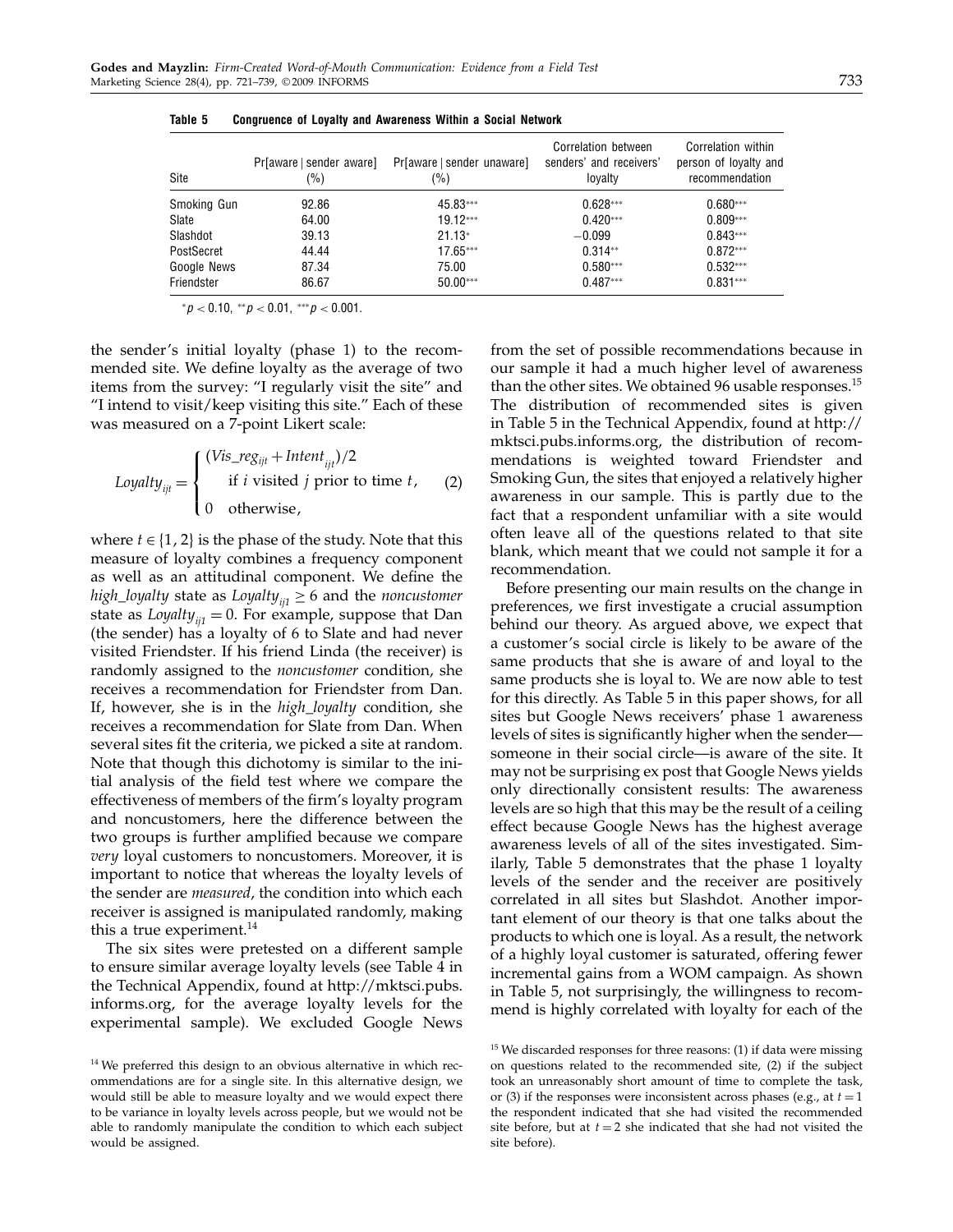| Dependent variable: Change(intention to visit recommended site)—Change(average intention to visit other sites) for receiver |                           |                           |                           |                           |  |  |  |
|-----------------------------------------------------------------------------------------------------------------------------|---------------------------|---------------------------|---------------------------|---------------------------|--|--|--|
|                                                                                                                             | (1)                       | (2)                       | (3)                       | (4)                       |  |  |  |
| Recommender high loyalty                                                                                                    | $-0.630$ 0.079<br>$-1.78$ | $-0.719$ 0.052<br>$-1.97$ | $-0.166$<br>$-0.45$       | $-0.047$<br>$-0.12$       |  |  |  |
| Friend                                                                                                                      |                           | 0.426<br>1.03             | 0.590<br>1.53             | $0.760$ 0.054<br>1.93     |  |  |  |
| Receiver heard about site at $t = 1$                                                                                        |                           |                           | $-1.692$ 0.000<br>$-3.92$ |                           |  |  |  |
| Receiver's loyalty to site at $t = 1$                                                                                       |                           |                           |                           | $-0.248$ 0.000<br>$-3.85$ |  |  |  |
| No. of observations                                                                                                         | 96                        | 96                        | 96                        | 96                        |  |  |  |
| $R^2$                                                                                                                       | 0.0325                    | 0.0435                    | 0.1802                    | 0.1759                    |  |  |  |
| $F$ -test: All coefficients = 0                                                                                             | 3.15                      | 2.11                      | 6.74                      | 6.55                      |  |  |  |
| Pr > F                                                                                                                      | 0.079                     | 0.127                     | 0.000                     | 0.000                     |  |  |  |

#### Table 6 Experimental Results

Notes. The t-statistics are presented below the coefficient estimates. For all coefficients with  $p$ -values below 0.10, the  $p$ -value is presented in bold next to the estimate.

websites in the sample (where the correlation ranges from 0.532 to 0.872). Combined, these results support our assumption of congruity of awareness and loyalty within a social network.

We next turn to our main results. We are interested in the effect of a recommendation on the change in the receiver's intention to visit the recommended site. We choose this particular measure because (i) in this context the number of visits is the relevant sales measure, (ii) the difference in intention allows us to measure the marginal impact of a recommendation, and (iii) the measure differences out individual- and sitefixed effects stemming from differences in awareness or popularity, for example. Because there is a time gap between the two phases, we also need to control for the possibility that there are individual differences in the phase-to-phase changes. We use the following dependent variable in the analysis:<sup>16</sup>

$$
\Delta Intent_i \equiv (Intent_{i\hat{j}2} - Intent_{i\hat{j}1}) - \frac{1}{5} \sum_{j \neq \hat{j}} (Intent_{ij2} - Intent_{ij1}),
$$

where  $\hat{j}$  is the site about which i receives a recommendation. The first term in parentheses captures i's change in intention to visit the recommended site, and the second term captures her average change in intention (note that the recommended site is excluded in the second-term average). The focus of our analysis is an assessment of the impact of the loyalty of the recommender (i.e., the sender) on the change in intention of the receiver following the recommendation. Thus, in our core analysis we regress  $\Delta Intent_i$  on

the sender's loyalty level (our experimental manipulation). In addition, we control for the nature of the relationship between the sender and the receiver (a dichotomous variable equal to one for friends and zero for acquaintances).<sup>17</sup>

Our results are in Table 6. In model (1) of Table 6, we see that the marginal effect of WOM is lower when it comes from a highly loyal customer. A recommendation by a noncustomer results in  $\Delta Intent$  that is 0.63 higher (nearly 400% relative to the mean) than a recommendation by a highly loyal customer.<sup>18</sup> Perhaps not surprisingly, controlling for the nature of the relationship increases the effect of the recommender's loyalty (see model 2, Table 6).<sup>19</sup>

To investigate further the underlying mechanism at work, we control in models (3) and (4) (Table 6) for whether the receiver had heard of or been loyal to the site, respectively. Recall that our theory is based on the idea that less loyal customers are effective because their network is more likely to consider information about the product to be new. Thus, when this is not the case—when the receiver is aware of or loyal to

<sup>&</sup>lt;sup>16</sup> We prefer to control for possible individual-level intention changes in this way rather than by including the other site intention change measures as independent variables because of concerns about the endogeneity that might arise in such an analysis.

 $17$  According to our instructions, a subject was asked to recruit two friends who were acquainted with (i.e., not friends with) each other. This formed our initial classification. However, we were concerned that the recruiter may be misinformed about the relationship between the other two members of the group. Thus, we also directly asked each subject how often she interacted with the recommender. In cases where the subject indicated that she interacted weekly with the recommender but our initial designation was "acquaintances," we reclassified the relationship to "friends"; i.e., we used a respondent's own characterization of her relationship with another, not that of her friend who may have recruited them both into the study.

<sup>18</sup> The receiver intention change variable has a mean of 0.17.

<sup>&</sup>lt;sup>19</sup> This finding must be interpreted with caution, however, given the low value of the F-statistic.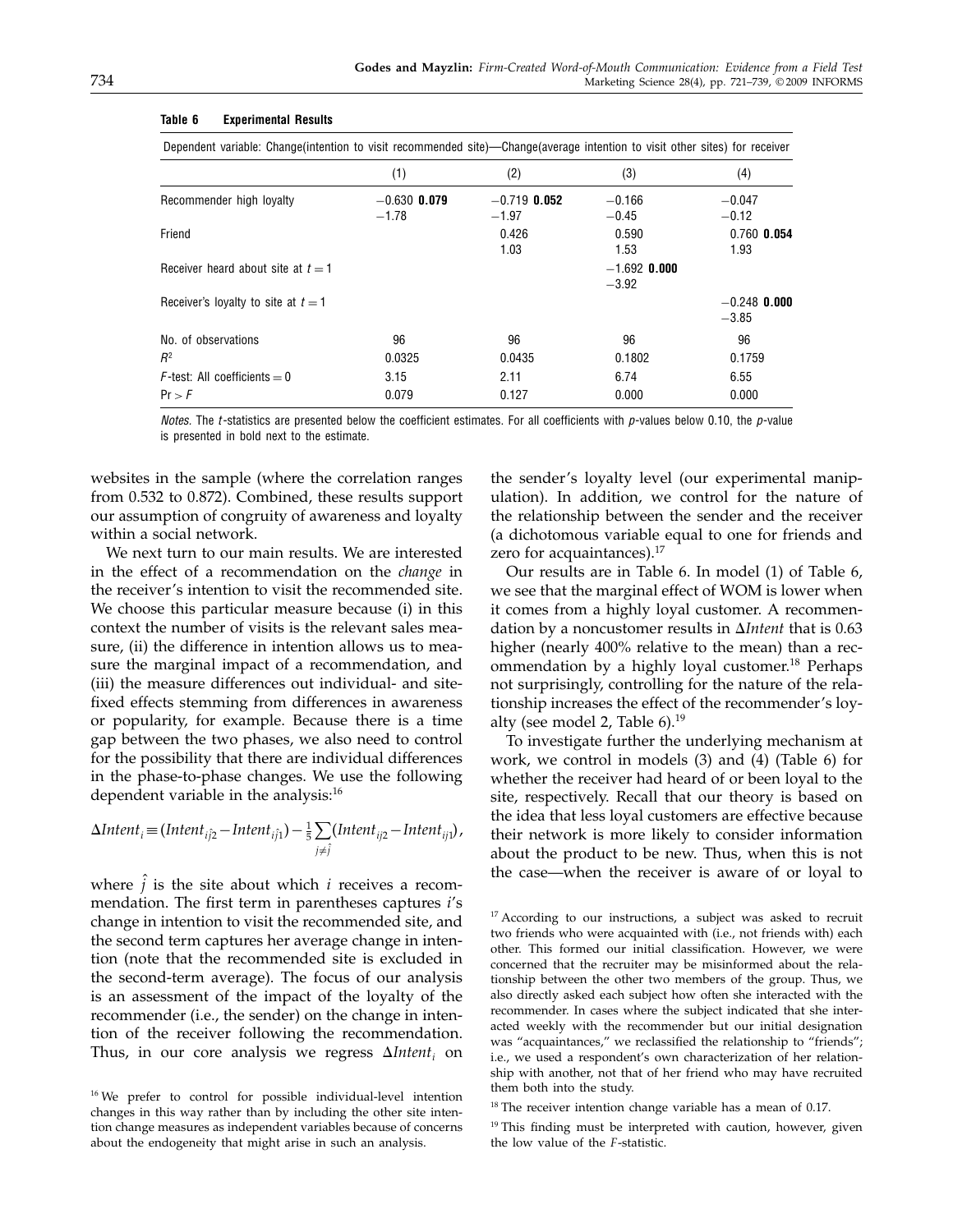the product—we should not expect the result to hold. As shown in models (3) and (4) in Table 6, consistent with our expectation, when controlling for a receiver's awareness or loyalty the negative effect of a recommender's loyalty disappears. For example, following model (4) in Table 6, a change in a receiver's loyalty from 4 to 6 results in decrease in  $\Delta Intent$  of 0.50. This reinforces the point that the firm should consider targeting less loyal customers to spread information about its products. Clearly, if possible, the firm would like to target uninformed customers to be receivers of messages. However, this is in practice very difficult to do. What these results suggest is that using less loyal customers to "spread the word" may be a useful proxy for the state of information in their networks.

Notably, in this final specification the recommendation of a friend is more influential than the recommendation of an acquaintance, which seems to contradict the earlier result that the word of mouth to an acquaintance is especially powerful. One possible explanation for this is that there are two forces at work here: (i) The network effect (the preferences of an acquaintance are less correlated with one's own preferences, which would make a recommendation more powerful), and (ii) the persuasiveness effect (the recommendation of a friend is inherently more persuasive). By including the receiver's loyalty in the specification in model (4), we are controlling for (i), the network effect that—in the field test—may have dominated the second effect.

In conclusion, our field test and follow-up experiment suggest that recruiting less loyal customers as recommenders allows the firm to reach less aware and less loyal consumers whose intentions may be more easily influenced. From a managerial perspective, this argues that having less loyal customers as participants in a word-of-mouth marketing campaign may in some cases deliver a higher marginal benefit to the firm.

# 5. Do Opinion Leaders Create WOM That Matters?

In this section, we follow up on the key insight that the firm's focus in a WOM campaign should be on less loyal customers or perhaps even noncustomers. We note again that this is not necessarily a statement about the overall impact of WOM but only about the creation of marginal or incremental WOM over and above what is being created already. Our interest in this section is in determining to what extent and how the firm can identify those customers that will most likely create this highly impactful type of WOM. In particular, we are interested in the usefulness of selecting for inclusion in a WOM marketing campaign those who are considered to be "opinion leaders."

H3 proposes that with respect to WOM creation, there exists an interaction between opinion leadership and the customer's loyalty to the firm: among loyal customers, opinion leaders create more WOM than average but the same may not be true among less loyal customers. As in §4.1, we use our field data to test this hypothesis in two ways: (1) We compare the effect of opinion leadership between customers and noncustomers, and (2) within the firm's customers, we look for an interaction between the degree of behavioral loyalty and opinion leadership.

The dependent variable is  $WOM_k$ , the number of WOM episodes reported by individual  $k$ . Because the dependent variable is a nonnegative integer, we estimate a count model. We make the standard assumption of exponential mean parametrization (see Cameron and Trivedi 1998):

$$
E[WOM_k] = \mu = \exp(x\beta).
$$
 (3)

We then estimate a negative binomial regression model, which allows for a test of overdispersion. For the noncustomers, we estimate the following model:

$$
E[WOM_k] = \mu = \exp\left(\beta_1 \cdot AGE_k + \beta_2 \cdot \text{FULLTIME}_k + \beta_3 \cdot OL_k + \sum_{i=2}^{15} \mu_i + \sum_{l=1}^{4} u_l + \varepsilon_k\right).
$$
\n(4)

We consider both the overall number of episodes as well as those WOM episodes involving only acquaintances because our results in §4 as well as the extant literature suggest that WOM to acquaintances may be especially impactful. We present the results for WOM to acquaintances in the main body of the paper, and we present the results for overall number of episodes in Table 7 in the Technical Appendix, available at http://mktsci.pubs.informs.org.  $OL_k$  is k's "opinion leadership" score. As part of the survey instrument in the original field test, we administered the King and Summers (1970) scale (see Appendix B for a sanitized version of the scale we implemented). As with previous studies, we found this scale to be of adequate reliability ( $\alpha = 0.79$ ). Given the group-level differences shown in Table 1 in the Technical Appendix, found at http://mktsci.pubs.informs.org, it is important to control for  $AGE_k$ , FULLTIME<sub>k</sub> (a dichotomous variable equal to one when respondents work full time) as well as how often they eat out. Given the discrete nature of our data for the latter, it is included as a set of dummies  $u_l$ <sup>20</sup> One would imagine that other demographic variables—gender and income, for example—might be predictive of WOM behavior in specific categories.

 $20$  Specifically, our data were collected on a 5-point semantic scale in response to the question, "How often do you go out to eat?" The scale items were as follows: all the time, a lot, occasionally, rarely, and never. No subjects indicated "never."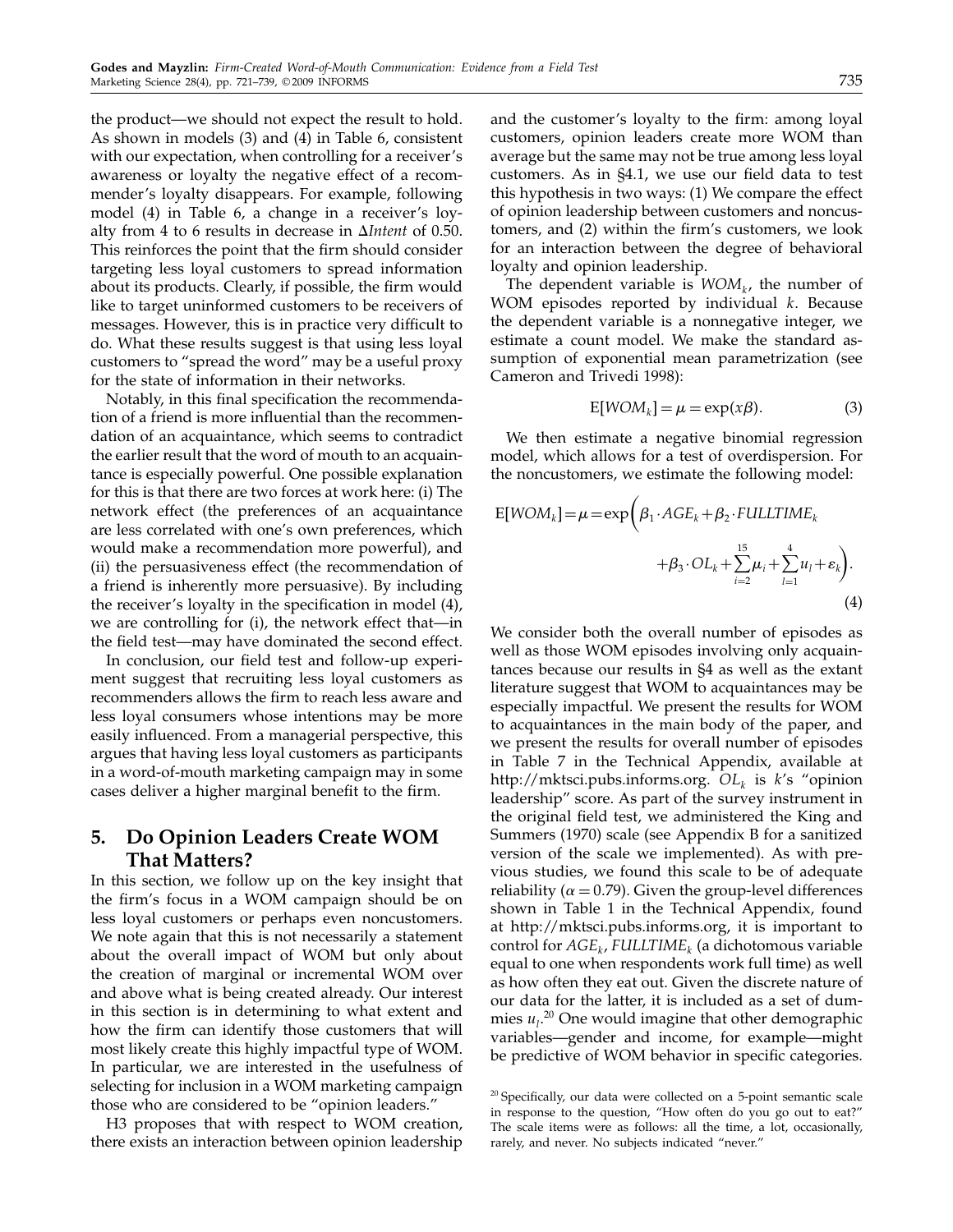| Dependent variable: WOM to acquaintance     |                          |                      |                          |                          |                          |                          |  |
|---------------------------------------------|--------------------------|----------------------|--------------------------|--------------------------|--------------------------|--------------------------|--|
| Sample                                      | (1)                      | (2)                  | (3)                      | (4)                      | (5)                      | (6)                      |  |
|                                             | <b>Noncustomers</b>      |                      | Customers                |                          |                          |                          |  |
| Age                                         | $-0.03$<br>$-1.52$       | $-0.03$<br>$-1.64$   | $-0.04$ 0.025<br>$-2.24$ | $-0.04$ 0.026<br>$-2.22$ | $-0.04$ 0.026<br>$-2.22$ | $-0.03$ 0.027<br>$-2.20$ |  |
| Work full time                              | $-0.22$<br>$-0.71$       | $-0.12$<br>$-0.30$   | $-0.01$<br>$-0.02$       | $-0.02$<br>$-0.06$       | $-0.02$<br>$-0.06$       | $-0.12$<br>$-0.51$       |  |
| Eat out a lot                               | $-0.83$ 0.00<br>$-2.87$  | $-0.43$<br>$-1.01$   | $-0.36$<br>$-0.89$       | $-0.38$<br>$-0.93$       | $-0.38$<br>$-0.93$       | $-0.57$ 0.023<br>$-2.27$ |  |
| Eat out occasionally                        | $-1.28$ 0.001<br>$-3.32$ | $-0.06$<br>$-0.11$   | 0.02<br>0.04             | 0.06<br>0.12             | 0.06<br>0.12             | $-0.59$ 0.053<br>$-1.93$ |  |
| Eat out rarely                              | $-14.87$<br>$-0.01$      |                      |                          |                          |                          | $-17.49$<br>0.00         |  |
| Opinion leadership                          | 0.30<br>1.03             | $0.90$ 0.043<br>2.03 | 0.76 0.077<br>1.77       | 0.29<br>0.57             | $0.78$ 0.076<br>1.77     | 0.29<br>1.13             |  |
| Q1                                          |                          |                      |                          | $-7.65$ 0.08<br>$-1.75$  | $0.71$ 0.058<br>1.90     |                          |  |
| Opinion leadership $\times$ Q1              |                          |                      | $0.22$ 0.008<br>2.66     | 1.98 0.050<br>1.96       | 1.98 0.050<br>1.96       | $0.27$ 0.000<br>3.76     |  |
| N                                           | 670                      | 378                  | 378                      | 378                      | 378                      | 1,048                    |  |
| Centered variables                          | N                        | N                    | N                        | N                        | Υ                        | N                        |  |
| Log likelihood                              | $-233.59$                | $-207.20$            | $-203.80$                | $-202.10$                | $-202.10$                | $-459.68$                |  |
| LR-test: All coeffs. $= 0$<br>$Pr > \chi^2$ | 52.93<br>0.00            | 29.09<br>0.09        | 35.90<br>0.02            | 39.290<br>0.01           | 39.290<br>0.01           | 58.670<br>0.00           |  |
| LR-test: $\alpha = 0$                       | 9.88                     | 61.57                | 47.82                    | 48.78                    | 48.78                    | 83.36                    |  |
| $Pr > \chi^2$                               | 0.00                     | 0.00                 | 0.00                     | 0.00                     | 0.00                     | 0.00                     |  |

Table 7 Individual Model Results (WOM to Acquaintance)—Negative Binomial Regression

Notes. z-statistics are presented below the coefficient estimates. For all coefficients with  $p$ -values below 0.10, the  $p$ -value is presented in bold next to the estimate.

However, we did not have access to any demographic data other than those that we report here. We again include market-level fixed effects  $\mu_i$ .

For our analysis of customers stratified by their behavioral loyalty, we estimate

$$
E[WOM_k] = \exp\left(\beta_1 \cdot AGE_k + \beta_2 \cdot \text{FULLTIME}_k + \beta_3 \cdot OL_k + \beta_4 \cdot OL_k * Q1_k + \sum_{i=2}^{15} \mu_i + \sum_{l=1}^{4} u_l + \varepsilon_k\right),\tag{5}
$$

where Q1 is again a dummy indicating that the customer is in the quartile demonstrating the highest level of behavioral loyalty. Our key variable of interest in this equation is  $OL_k * Q1$ , the interaction between opinion leadership and loyalty.

We investigate the impact of these individual-level characteristics on one's creation of WOM both overall (Table 6 in the Technical Appendix, found at http:// mktsci.pubs.informs.org) and specifically to acquaintances (Table 7 in this paper). First, note that a likelihood ratio test rules out the null hypothesis of equidispersion (mean equal to variance or " $\alpha = 0$ " in the tables) at  $p < 0.01$ . Hence, the negative binomial

model is preferred to the Poisson model. Also, note that our results are qualitatively identical if we ignore the fact that we have counts data and use linear regression instead.

Using the data on WOM to acquaintances, we test H3 in a number of ways. The results are shown in Table 7. First, we compare estimates of Equation (4) on the noncustomer and the firm's customer samples. (That is, we compare model (1) to model (2) in Table 7.) We see that opinion leadership is significant in the customer sample and is not significant in the noncustomer sample. We then further investigate whether we find a similar pattern within the customer sample once customers are stratified by their loyalty level: We estimate Equation (5) on the customer sample (see model (3) of Table 7). Note that we still see the main effect of opinion leadership on WOM generation in the customer sample:  $OL_k$  is still positive and significant in model (3). We also find that the interaction term  $OL_k * Q1_k$  is positive and significant. That is, we find that (a) in the noncustomer population, opinion leaders do not produce more WOM than nonopinion leaders, (b) in the customer population, opinion leaders do produce more WOM than nonopinion leaders, and (c) the effect of opinion leadership is increasing in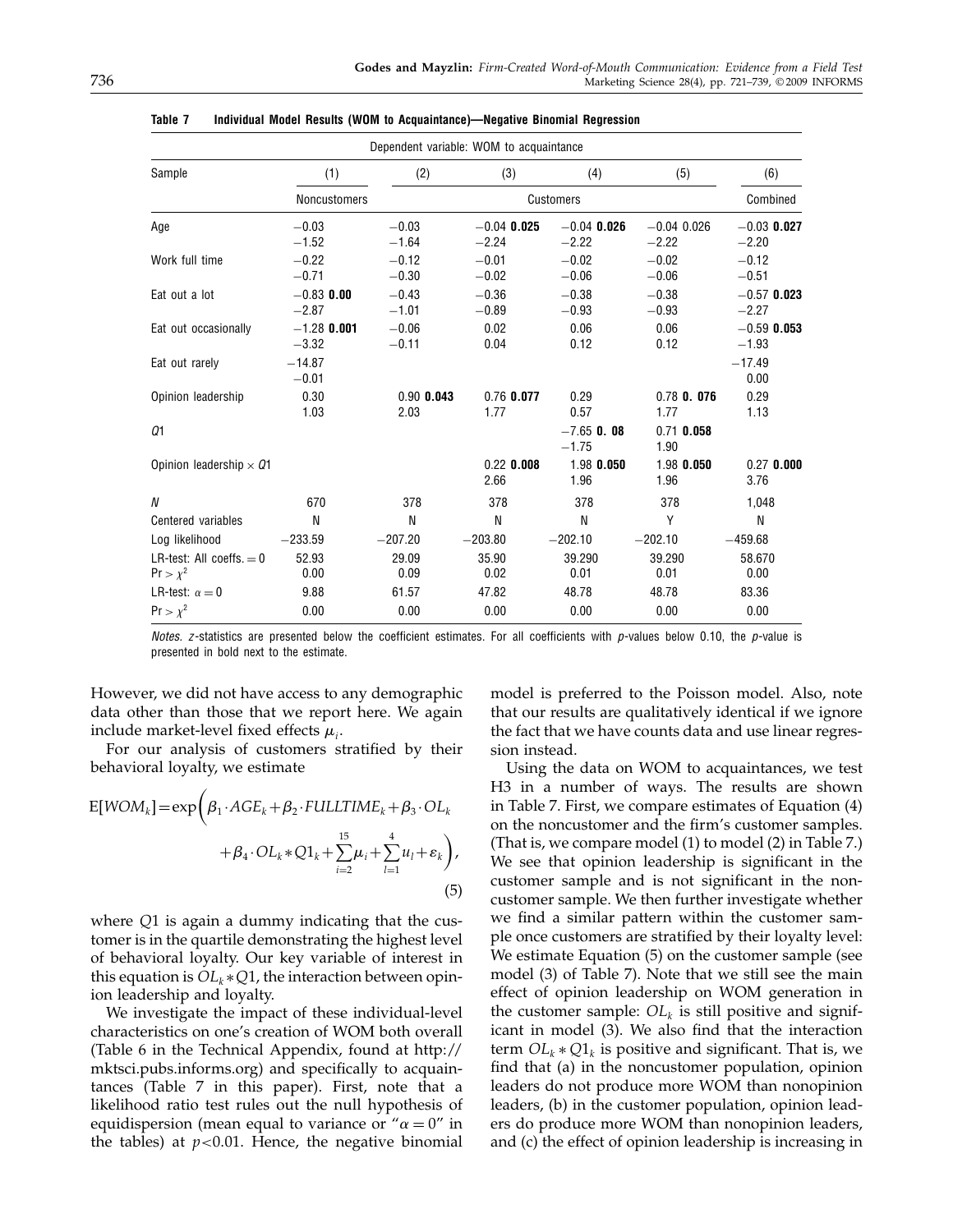a customer's loyalty. Combined, these results provide support for H3.

As an additional robustness check, we also estimate the main effect of loyalty (see model (4) in Table 7). In model (4),  $OL_k * Q1_k$  is positive and significant but the main effect of  $OL_k$  is not significant. Unfortunately, this specification suffers from a multicollinearity problem because the correlation between  $OL_k * Q1_k$  and  $Q1_k$  is 0.99, which makes it very difficult to estimate the parameters simultaneously. For this reason, we center the  $Q1_k$  and  $OL_k$  variables around their means (see model (5) in Table 7). This does not change the interaction result from model (4), but we see that the main effect of  $OL_k$  is now significant as in model (3) (Table 7).

Finally, we attempt to combine customers and noncustomers into a single sample. The complication in doing this is that the latter have no "visits" with which to construct quartiles. Nonetheless, a natural way to handle this is to simply include the noncustomers in the lowest quartile and reestimate the model using all of the subjects together. These results are shown in model (6) of Table 7 and are again consistent with H3. To illustrate the magnitude of the interaction effect, consider the following example based on the estimated coefficients in model (6) of Table 7: An agent who scores a 6.5 out of 7 on the opinion leadership scale (and is at the mean values of all other variables) generates 0.24 more WOM episodes per week if he is in the upper quartile on the loyalty scale than if he is in the lower three quartiles. $21$  Hence, these results suggest that selecting only those high on opinion leadership would potentially be a serious error because it might identify only those loyal customers willing to create WOM and not the crucial less loyals.

The results on overall WOM (see Table 6 in the Technical Appendix, found at http://mktsci.pubs.informs. org) are qualitatively similar to the results on WOM to acquaintances. The only notable qualitative difference is that when we include the main effect of  $Q1_k$ (see models (4) and (5) in Table 6, in this paper), the interaction term  $OL_k * Q1_k$  is not significant. However, the fit measures slightly though consistently favor the more parsimonious model (3) over models (4) and (5).

Hence, our analysis in §4 suggests that less loyal customers should be recruited to participate in a WOM campaign. Their recommendations are more likely to be received by people who are currently less experienced with or less informed about the firm's products. However, we find here that while opinion leadership is associated with higher WOM creation for very loyal customers, it is less true for less loyal customers. In fact, it may not hold at all for the less

loyal customers (see model (6) in Table 7). We leave it up to future research to explore metrics that would identify key disseminators of WOM among less loyal customers.

# 6. Conclusion

This paper represents the first attempt, to our knowledge, to explicitly test whether and how the firm should attempt to create exogenous WOM to drive sales. On one hand, the news seems to be good. We have shown that in some cases, purely exogenous WOM is associated with higher week-to-week sales. Thus, the examples we cite at the outset of the paper and the hundreds of other firms following a similar path—may represent a rational and profit-maximizing solution to the promotion problem. Moreover, we have shown that for products with low or moderate initial levels of awareness, loyal customers are not necessarily the cornerstones of a successful WOM campaign. In fact, we have argued that because the loyal customers' networks have probably been informed about the product for some time, the incremental WOM created by the campaign may have little impact. In this sense, our study differs from most earlier studies on WOM in that we investigate the WOM surrounding existing products on the market rather than novel new offerings. The "bad news," however, is that although our results suggest that the firm should be using its less loyal customers to create WOM, it may not be able to rely on the popular opinion leadership scale to identify the most effective, less loyal disseminators of WOM.

## 6.1. Limitations

The paper has a number of important limitations that should suggest to the reader that these results might best be viewed as starting points for further research. Some of the most important limitations that we have previously alluded to have to do with the field test portion of the paper. First, it is very difficult to control for all the differences between the customer and the noncustomer populations. In fact, one concern is that the agent population may be more experienced and, hence, more persuasive on average whereas the customer population may give more nuanced information about the firm, which may render it less persuasive. In fact, we have no information on the valence of the recommendations. Although we assume that most recommendations are positive because of the nature of the campaign, we would expect that differences in valence would account for some of the variance in effectiveness. Second, we have no way to ascertain that any of the WOM episodes have actually taken place. If this were a major problem, of course, it would likely bias toward a nonsignificant result. Nonetheless, it is an issue that is encountered by both researchers and practitioners alike in this area. Third, a large portion

 $21$  For this nonlinear model, the marginal impact of a variable is calculated as follows:  $\partial E[Y | X]/\partial X_j = \beta_j \exp(x'\beta)$ .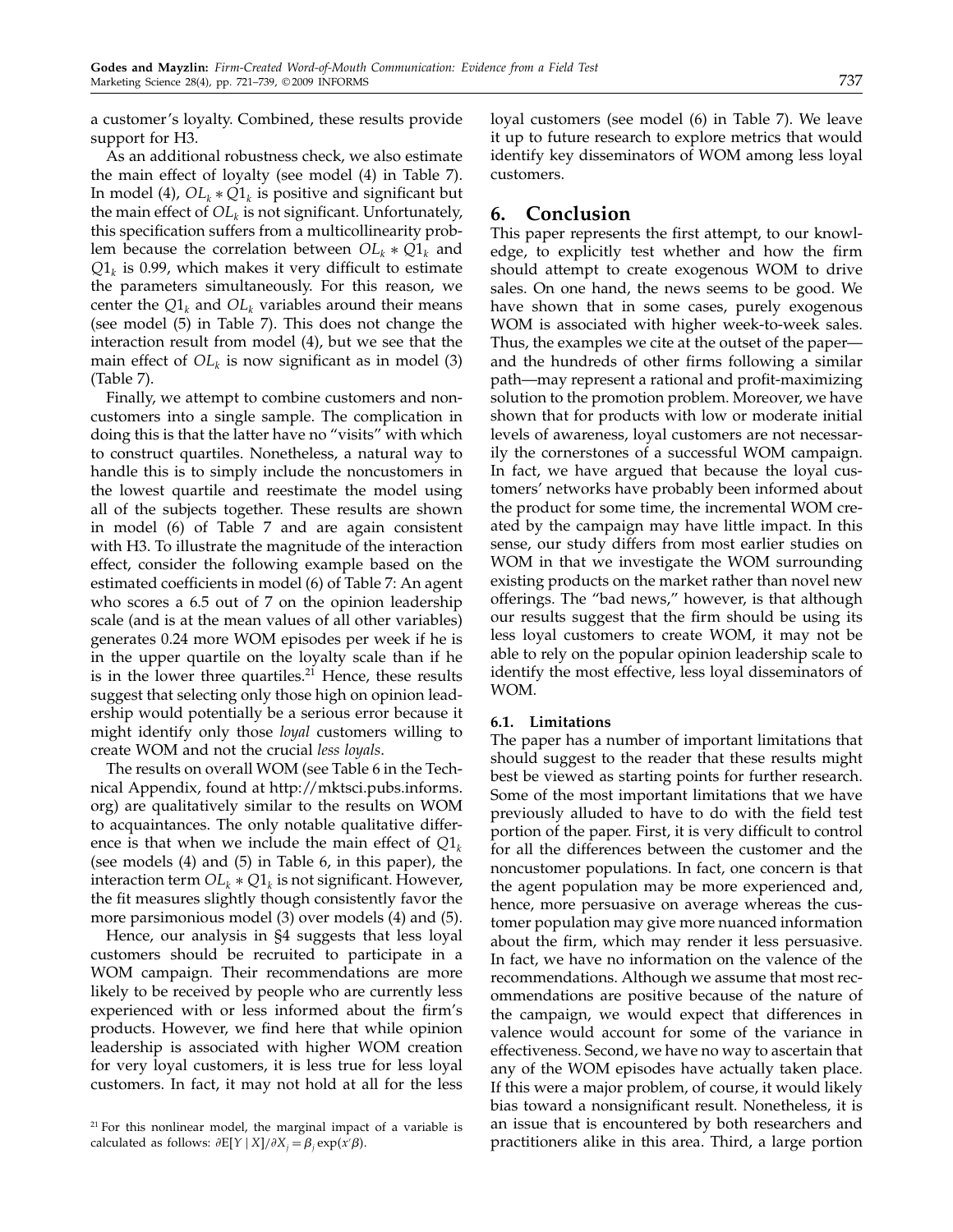of the data that we collect is self-reported and incomplete. For example, we would have liked to have collected information on recommenders' income and gender.

## 6.2. Future Research

The paper identifies a number of interesting areas on which future research projects could focus. First and foremost, one needs to replicate these results in other categories. The product area is a relatively low risk one and, thus, the simple transfer of information ("Hey, have you ever heard of \_\_\_?") is probably sufficient to generate trial. In other categories—particularly those in which there is more risk associated with purchase—the lower brand-level knowledge of noncustomers may mitigate the network effects we have demonstrated here.

The other clear opportunity for deeper investigation lies in the exploration of measures to identify disseminators of WOM among less loyal customers. One possibility is to explore existing measures such as extraversion. Another possibility is to identify new measures that have to do with the disseminator's network. Given the clear impact of King and Summers (1970), the rewards to such an endeavor would appear significant.

Although we have attempted in our online experiment in §4.2 to not only replicate our field results but also to shed some light on the mechanism, this investigation is not strictly a test of the underlying process. Future research focused on differentiating our proposed mechanism for this phenomenon from others would be valuable.

An aspect of the WOM creation process with which this paper does not deal is the question of tactics. Given whom we should be targeting and how we might be able to find them, what should the firm do to encourage them to go out and tell people about the firm? Options range from monetary refer-a-friend programs to recognition programs and beyond. One could imagine that an experimental approach to this problem would yield interesting and useful results. In fact, this paper does not address but raises interesting issues about incentives. Clearly, one of the key differences between loyal and nonloyal populations is the issue of intrinsic incentives. However, we do not address how extrinsic and intrinsic incentives compare in encouraging WOM production.

Finally, we did not address the competitive aspects of the WOM creation problem. Once one considers the possibility of a competitor, this problem becomes even more complicated. How can the firm, for example, enlist its customers to "switch" another firm's loyal customers to its side? Would the same implications found here—that nonloyal customers are the key—still hold in such a setting? The answers to these questions

are not at all clear ex ante but would be of great interest both practically and theoretically.

#### AppendixA

1. I have heard of this site: Yes–No–N/A

2. I have visited this site: Yes–No–N/A

3. I regularly visit this site: (1–strongly disagree to 7–strongly agree)–N/A

4. I intend to visit/keep visiting this site: (1–strongly disagree to 7–strongly agree)–N/A

5. I would recommend this site: Yes–No–N/A

#### AppendixB

#### Opinion Leadership Scale

Note that all items were measured on a 7-point scale.

1. In general, I like to talk to my friends and neighbors about category (7–very often to 1–never).

2. Compared with my circle of friends, I am \_\_\_\_\_\_ to be asked about category (7–not very likely to 1–very likely).

3. When I talk to my friends about category, I (7–give a great deal of information to 1–give very little information).

4. During the past six months, I have told \_\_\_\_ about category (7–no one to 1–a lot of people).

5. In discussions about category (7–my friends usually tell me about category to 1–I usually tell my friends about category).

6. Overall, in my discussions with friends and neighbors about category, I am (7–often used as a source of advice to 1–not used as a source of advice).

#### References

- Anderson, E. W. 1998. Customer satisfaction and word of mouth. J. Service Res. 1(1) 5–17.
- Anderson, E. W., M. W. Sullivan. 1993. The antecedents and consequences of customer satisfaction for firms. Marketing Sci. 12(2) 125–143.
- Arndt, J. 1967. Role of product-related conversations in the diffusion of a new product. J. Marketing Res. 4(August) 291–295.
- Bearden, W., M. Etzel. 1982. Reference group influence on product and brand purchase decisions. J. Consumer Res. 9 183–194.
- Bell, D. R., S. Song. 2004. Social contagion and trial on the Internet: Evidence from online grocery retailing. Wharton School Marketing Department Paper, University of Pennsylvania, Philadelphia.
- Biyalogorsky, E., E. Gerstner, B. Libai. 2001. Customer referral management: Optimal reward programs. Marketing Sci. 20(1) 82–95.
- Bloch, P. H., M. L. Richins. 1983. A theoretical model for the study of product importance perceptions. J. Marketing 47(3) 69–81.
- Bolton, R. N., J. H. Drew. 1992. Mitigating the effect of service encounters. Marketing Lett. 3(1) 57–70.
- Bowman, D., D. Narayandas. 2001. Managing customer-initiated contacts with manufacturers: The impact on share of category requirements and word-of-mouth behavior. J. Marketing Res. 38(3) 291–297.
- Cameron, A. C., P. K. Trivedi. 1998. Regression Analysis of Count Data. Cambridge University Press, Cambridge, UK.
- Chaudhuri, A., M. B. Holbrook. 2001. The chain of effects from brand trust and brand affect to brand performance: The role of brand loyalty. J. Marketing 65(2) 81–93.
- Chevalier, J. A., D. Mayzlin. 2006. The effect of word of mouth on sales: Online book reviews. J. Marketing Res. 43(3) 345–354.